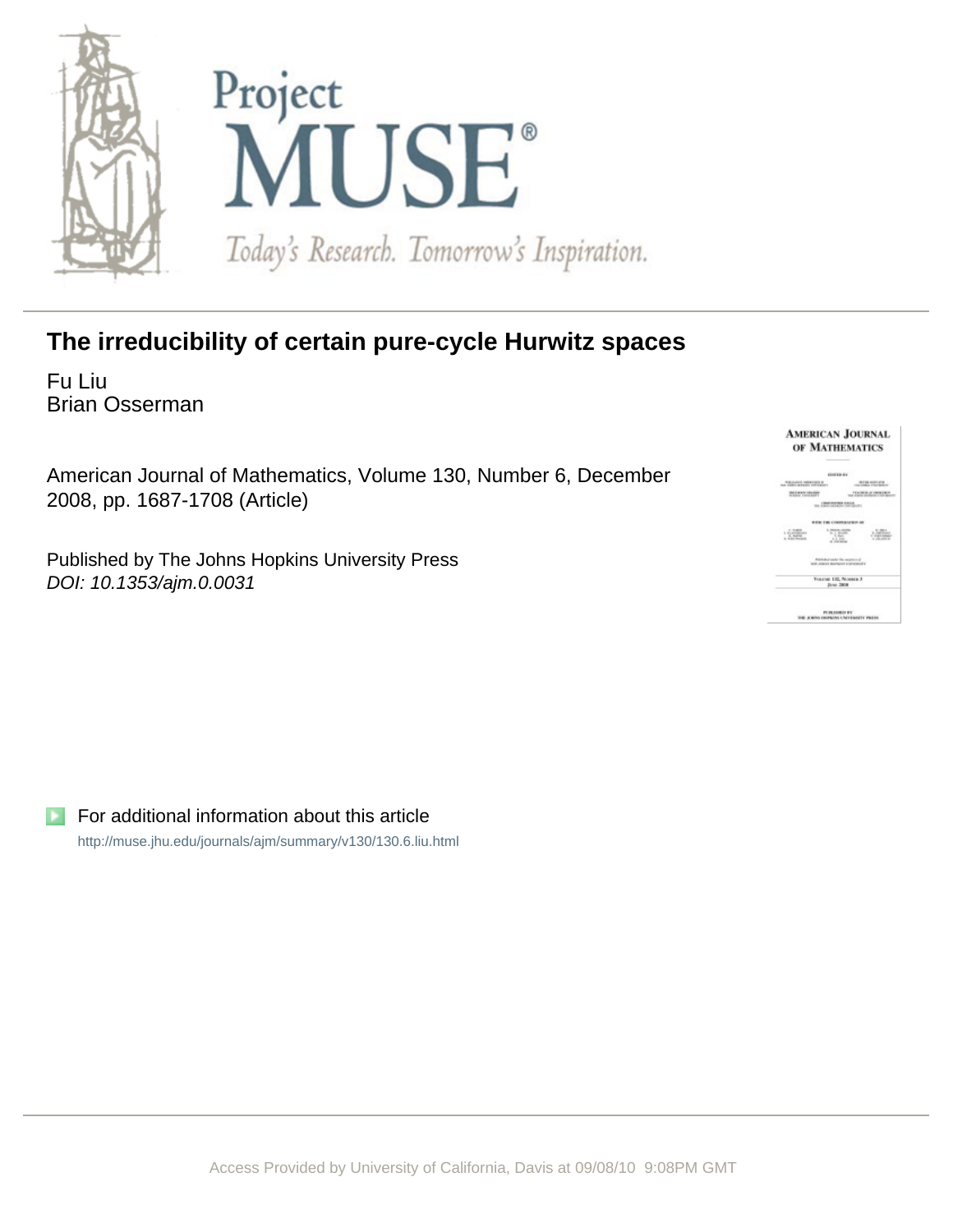## **THE IRREDUCIBILITY OF CERTAIN PURE-CYCLE HURWITZ SPACES**

By FU LIU and BRIAN OSSERMAN

*Abstract*. We study "pure-cycle" Hurwitz spaces, parametrizing covers of the projective line having only one ramified point over each branch point. We start with the case of genus-0 covers, using a combination of limit linear series theory and group theory to show that these spaces are always irreducible. In the case of four branch points, we also compute the associated Hurwitz numbers. Finally, we give a conditional result in the higher-genus case, requiring at least 3*g* simply branched points. These results have equivalent formulations in group theory, and in this setting complement results of Conway-Fried-Parker-Völklein.

**1. Introduction.** In this paper, we use a combination of geometric and group-theoretic techniques to prove a result with equivalent statements in both fields. The geometric statement is that certain genus-0 Hurwitz spaces (the "purecycle" cases) are always irreducible, while the group-theoretic statement is that the corresponding factorizations into cycles always lie in a single pure braid group orbit. "Pure-cycle" refers to the hypothesis that for our covers, there is only a single ramified point over each branch point. The main significance for us of this condition is that it allows us to pass relatively freely between the point of view of branched covers, where one moves the branch points freely on the base curve, and linear series, where one moves the ramification points freely on the covering curve. This facilitates induction, as it is easier to stay within the pure-cycle case from the point of view of linear series.

Our result is close to optimal in the sense that if one drops either of the pure-cycle or genus-0 hypotheses, one quickly runs into cases where the Hurwitz spaces have more than one component. However, we do prove a conditional generalization to higher-genus pure-cycle Hurwitz spaces having at least 3*g* simply branched points, depending on a positive answer to a different geometric question which is closely related to an old question of Zariski.

Our immediate motivation for studying the pure-cycle situation is its relation to linear series: specifically, if one wishes to prove statements on branched covers via linear series arguments, the pure-cycle situation is the natural context to examine. A good understanding of the classical situation is therefore important

Manuscript received October 31, 2006.

Research of the first author supported by fellowships from the Clay Mathematics Institute and MSRI; research of the second author supported in part by a fellowship from the National Science Foundation during the preparation of this paper.

*American Journal of Mathematics* 130 (2008), 1687–1708.c 2008 by The Johns Hopkins University Press.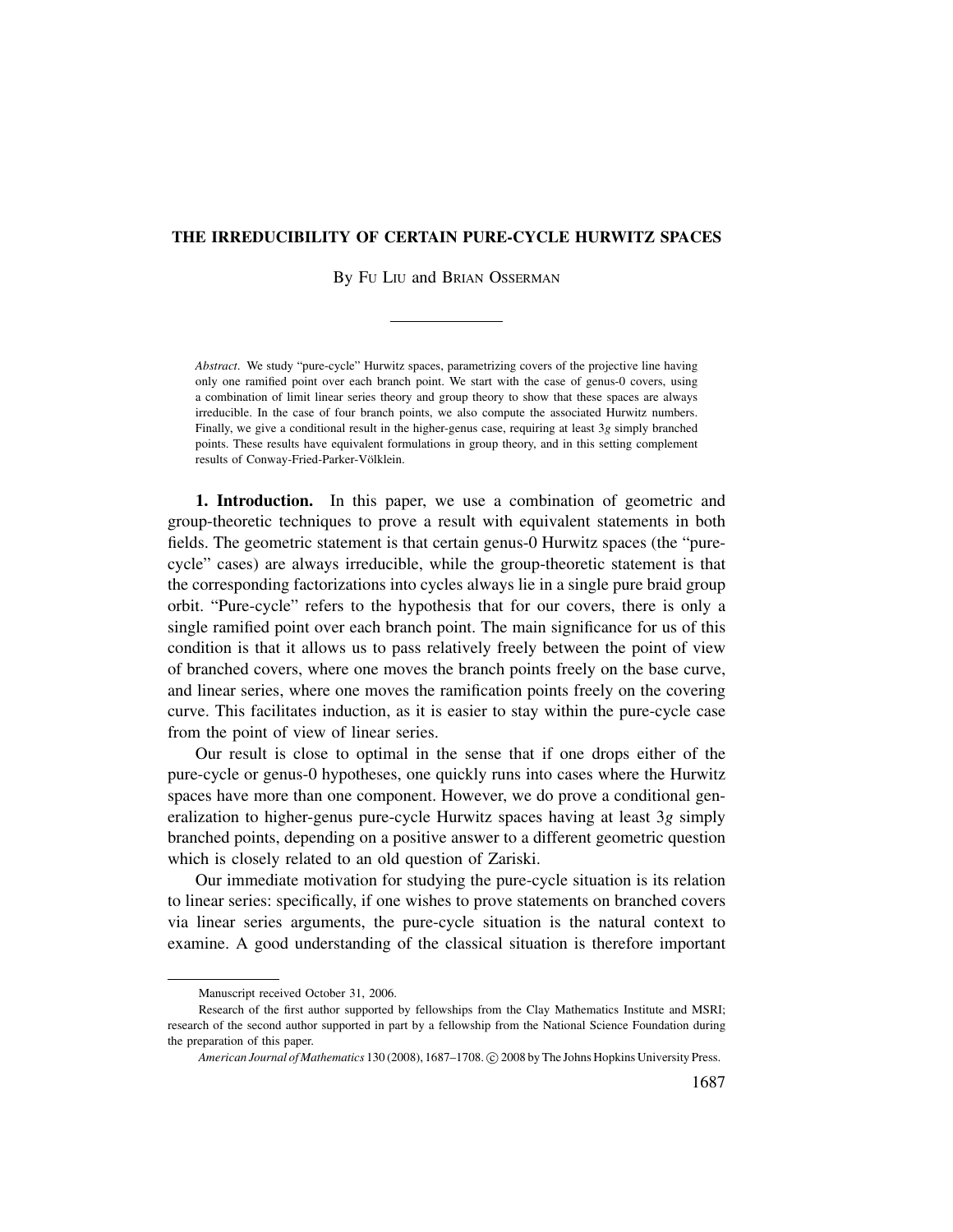to studying other cases, such as that of positive characteristic. In particular, our main theorem allows for a much simpler proof of a stronger result in [17] than would otherwise be possible, producing sharp Riemann-existence-type results for certain classes of tamely branched branched covers. However, we also remark that a good understanding of the components of Hurwitz spaces has given rise to a wide range of substantial applications: the classical proof of Severi that  $\mathcal{M}_{\varrho}$ is connected [11]; number-theoretic applications such as Davenport's problem, and Thompson's genus-0 problems in group theory, both due to Fried [5]; and the Fried-Völklein description of the absolute Galois group of certain fields in inverse Galois theory [9], [10]. As such, our results have significant potential for applications in the direction of inverse Galois theory. Already, our explicit results in the case of 4 branch points have been used by Fried in [8] to verify his Main Conjecture for modular towers in an infinite family of new examples; see the end of §5 below for a brief synopsis.

We now state our results more precisely. We will recall/fix our terminology in the next section.

The following proposition is well known, although the equivalence of the first two and last two conditions depends heavily on the fact that we restrict our attention to covers with a single ramified point over each branch point. We will recall the proof in the following section.

PROPOSITION 1.1*.* Given  $d$  and  $\vec{e} = (e_1, \ldots, e_r)$  with  $2d - 2 = \sum_i (e_i - 1)$ , the *following are equivalent:*

(a) *the Hurwitz factorizations for* (*d*,*r*, 0,*e*) *all lie in a single orbit of the pure braid group.*

(b) *the space* H(*d*,*r*, 0,*e*) *is irreducible, where* H(*d*,*r*, 0,*e*) *is the Hurwitz space parametrizing r distinct points*  $Q_1, \ldots, Q_r$  *on*  $\mathbb{P}^1$  *together with a genus-0 cover of*  $\mathbb{P}^1$ , such that each  $Q_i$  has a single point over it ramified to order  $e_i$ , and the rest *unramified;*

(c) *the space MR* :=  $MR(\mathbb{P}^1, \mathbb{P}^1, \vec{e})$  *is irreducible, where MR is the space parametrizing r distinct points*  $P_1, \ldots, P_r$  *on*  $\mathbb{P}^1$  *together with a rational function*  $f: \mathbb{P}^1 \to \mathbb{P}^1$  *of degree d and ramified to order e<sub>i</sub> at P<sub>i</sub> (on the source curve) for all i;*

(d) the space  $G_d^1 := G_d^1(\mathbb{P}^1, \vec{e})$  is irreducible, where  $G_d^1$  is the space parametriz*ing r distinct points*  $P_1, \ldots, P_r$  *on*  $\mathbb{P}^1$  *together with a linear series of dimension* 1 *and degree d, having ramification ei at Pi for all i;*

Our main theorem is then the following:

THEOREM 1.2. *Given d, r and e*<sub>1</sub>, ..., *e<sub>r</sub>* with  $2d-2 = \sum_i (e_i-1)$ , the equivalent *conditions of Proposition 1.1 always hold.*

Our proof follows the general structure of Eisenbud and Harris' argument in [3], where they prove the irreducibility of certain families of linear series without prescribed ramification. However, while they work exclusively from the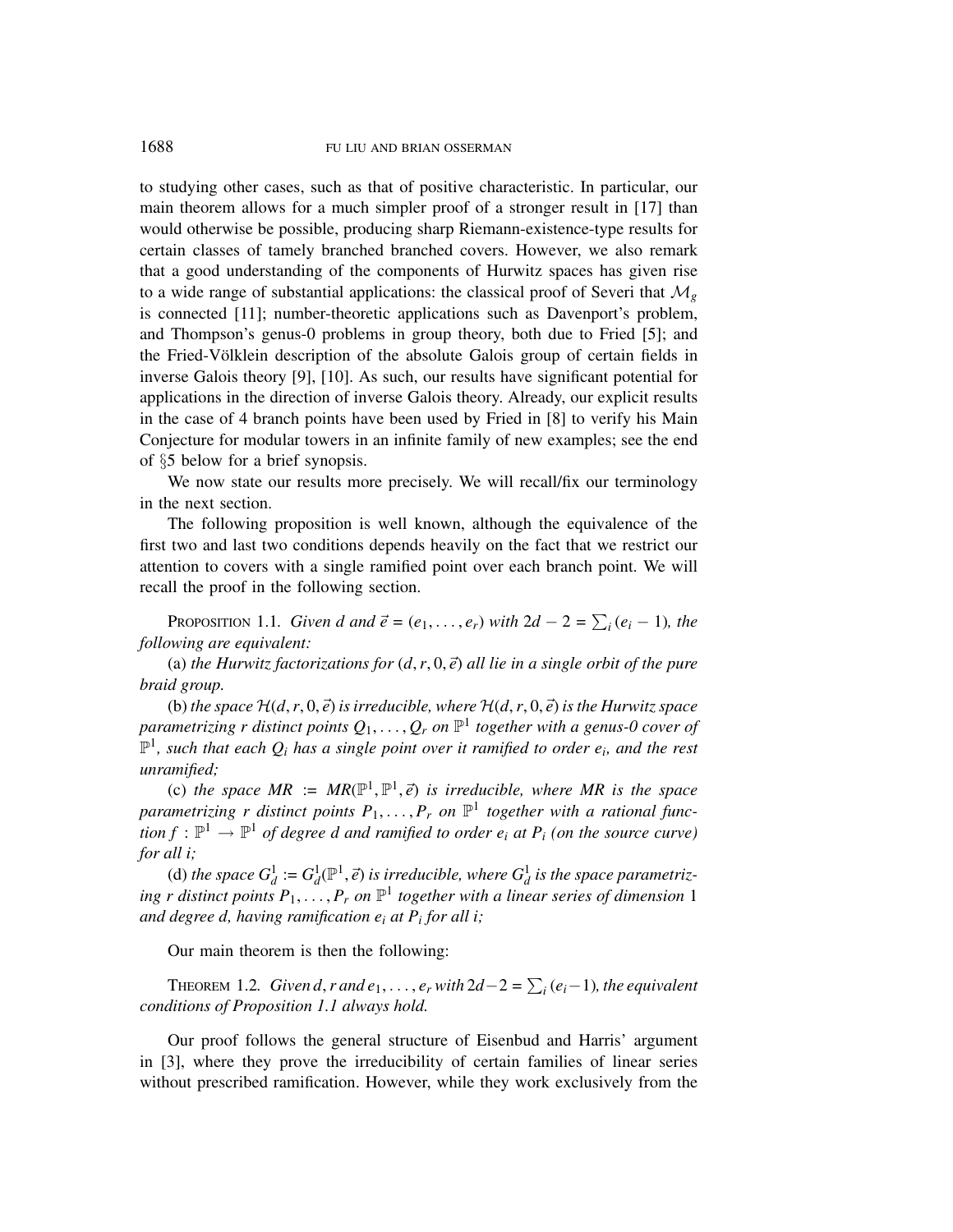perspective of linear series, we have to switch back and forth between points of view. Starting from the perspective of linear series, we use a degeneration argument and the tools of limit linear series to reduce to a base case of four points on  $\mathbb{P}^1$ , and then solve that case directly, after switching to the grouptheoretic point of view of Hurwitz factorizations. Our explicit work in the base case also computes the Hurwitz numbers for that case:

THEOREM 1.3*.* Given *d* and  $\vec{e}$  = ( $e_1, \ldots, e_4$ ) with 2*d* − 2 =  $\sum_i (e_i - 1)$ , we have *the following formula for the Hurwitz number:*

$$
h(d, r, 0, \vec{e}) = \min\{e_i(d + 1 - e_i)\}_i.
$$

*We can also describe the Hurwitz factorizations in this case completely explicitly.*

In Theorem 5.5 below, we again use limit linear series techniques to prove a conditional version of Theorem 1.2 for pure-cycle cases of higher genus having at least 3*g* simply branched points, depending on a positive answer to Question 5.4 below, a geometric question closely related to an old question of Zariski.

We conclude by arguing that the combination of the genus-0 and pure-cycle conditions imply that our monodromy groups are always either cyclic,  $S_d$ , or  $A_d$ ; we show this, independently of the proof of our main results, in Theorem 5.3 below.

Our higher-genus result could be seen as having the spirit of an effective version in the pure-cycle case of results of Conway-Fried-Parker-Völklein [9, Appendix]. Our main theorem also generalizes a theorem of Fried [7, Thm. 1.2], which implies the case of our Theorem 1.2 in which  $e_i = 3$  for all *i*. Finally, Hurwitz spaces of polynomial covers were considered by Khovanskii and Zdravkovska in [13], where in particular they recovered our result in the case of polynomial pure-cycle covers.

*Acknowledgments.* We would like to thank Michael Fried, Kay Magaard and David Harbater for help with context and references, and Robert Guralnick for assistance with the proof of Theorem 5.3.

**2. Notation and terminology.** We quickly recall terminology and fix our notation. For geometric statements, we assume throughout that we are working over C.

Our notation for permutations will always be to express them as products of cycles. Given  $\sigma \in S_d$ , we will say that a number  $k \in \{1, ..., d\}$  is *in the support* of  $\sigma$  if  $\sigma(k) \neq k$ .

Given a permutation  $\sigma$  (or conjugacy class *T*) of  $S_d$ , we define its *index*  $u(\sigma)$  as follows: if  $a_1 \le a_2 \le \ldots \le a_m$  is the corresponding partition, then  $u(\sigma) := \sum_{i=1}^{m} (a_i - 1)$ . We then say that a tuple  $(d, r, g, (T_1, \ldots, T_r))$  constitutes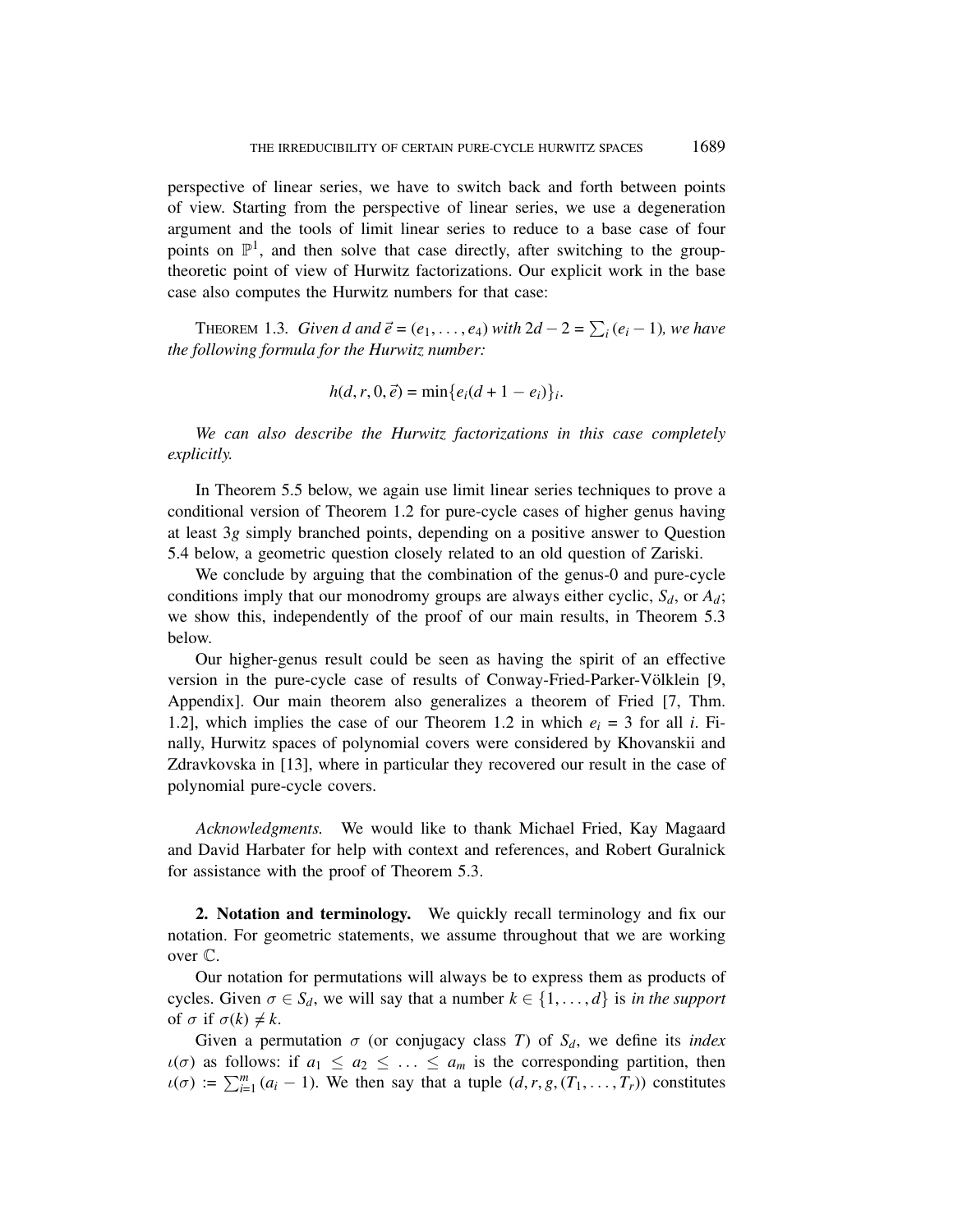the data of a *Hurwitz problem*, where  $d \geq 1$ ,  $r \geq 2$ ,  $g \geq 0$ , the  $T_i$  are conjugacy classes in *S<sub>d</sub>*, and we require  $2d - 2 + 2g = \sum_i \iota(T_i)$ .

Associated to a Hurwitz problem we have the group-theoretic question of finding all *Hurwitz factorizations*  $(\sigma_1, \ldots, \sigma_r)$ , where:

(i)  $\sigma_i \in T_i$ ;

(ii)  $\sigma_1 \ldots \sigma_r = 1$ ;

(iii) the  $\sigma_i$  generate a transitive subgroup of  $S_d$ .

We say that two Hurwitz factorizations are *equivalent* if they are related by simultaneous conjugation by an element of  $S_d$ . We call the number of equivalence classes of Hurwitz factorizations the *Hurwitz number*  $h(d, r, g, (T_1, \ldots, T_r))$ . See Remark 2.2 below for discussion of some relating and conflicting notation in the literature.

Geometrically, we also have the *Hurwitz space*  $\mathcal{H}(d, r, g, (T_1, \ldots, T_r))$ , parametrizing *r*-tuples of marked points on  $\mathbb{P}^1$ , together with covers of degree *d* and genus *g*, unramified away from the marked points, and with monodromy type *Ti* at the *i*th marked point for all *i*. For a fixed choice of marked points, such covers correspond to Hurwitz factorizations up to equivalence, so the degree of  $H(d, r, g, (T_1, \ldots, T_r))$  over the space  $\mathcal{M}_{0,r}$  parametrizing marked points is given by the Hurwitz number.

We say that a Hurwitz problem is *pure-cycle* if each  $T_i$  consists of a single cycle. Throughout this paper, we restrict our attention to pure-cycle Hurwitz problems, and we replace the  $T_i$  by integers  $e_i \geq 2$  giving the length of the cycle. We thus have  $2d - 2 + 2g = \sum_i (e_i - 1)$  as the condition on our data.

We recall that the *Artin braid group*  $B_r$  acts on tuples  $(\sigma_1, \ldots, \sigma_r)$  in  $S_d$  with  $\sigma_1 \ldots \sigma_r = 1$ , preserving the group generated by the  $\sigma_i$ . The *i*th generator acts by replacing  $(\sigma_i, \sigma_{i+1})$  by  $(\sigma_{i+1}, \sigma_{i+1}^{-1}\sigma_i\sigma_{i+1})$ . The kernel of the natural map  $B_r \to S_r$ is the *pure braid group*, which not only preserves  $\sigma_1 \ldots \sigma_r = 1$ , but sends each  $\sigma_i$  to a conjugate of itself in the group generated by all the  $\sigma_i$ . We thus see that the pure braid group acts on the set of Hurwitz factorizations, and it is the orbits of this action which we will study.

Note as a consequence of the geometric definition of Hurwitz number that the number is clearly invariant under reordering of the *ei*. We can also see this purely in terms of group theory by making use of the braid group action to permute the *ei* arbitrarily.

We will also be working from the point of view of *linear series*, which from our point of view will always have dimension 1 and be basepoint free: in this situation, a linear series of dimension 1 and degree d (also called a  $\mathfrak{g}^1_d$ ) on a curve *C* is simply a map to  $\mathbb{P}^1$  of degree *d*, considered up to automorphism of the image space. We remark that the basepoint-free hypothesis will not cause us any problems, as we will always be working with spaces of linear series with all ramification specified.

As a simple case of the sort of analysis we will carry out in the four-point case, we recall the answer in the case of three points: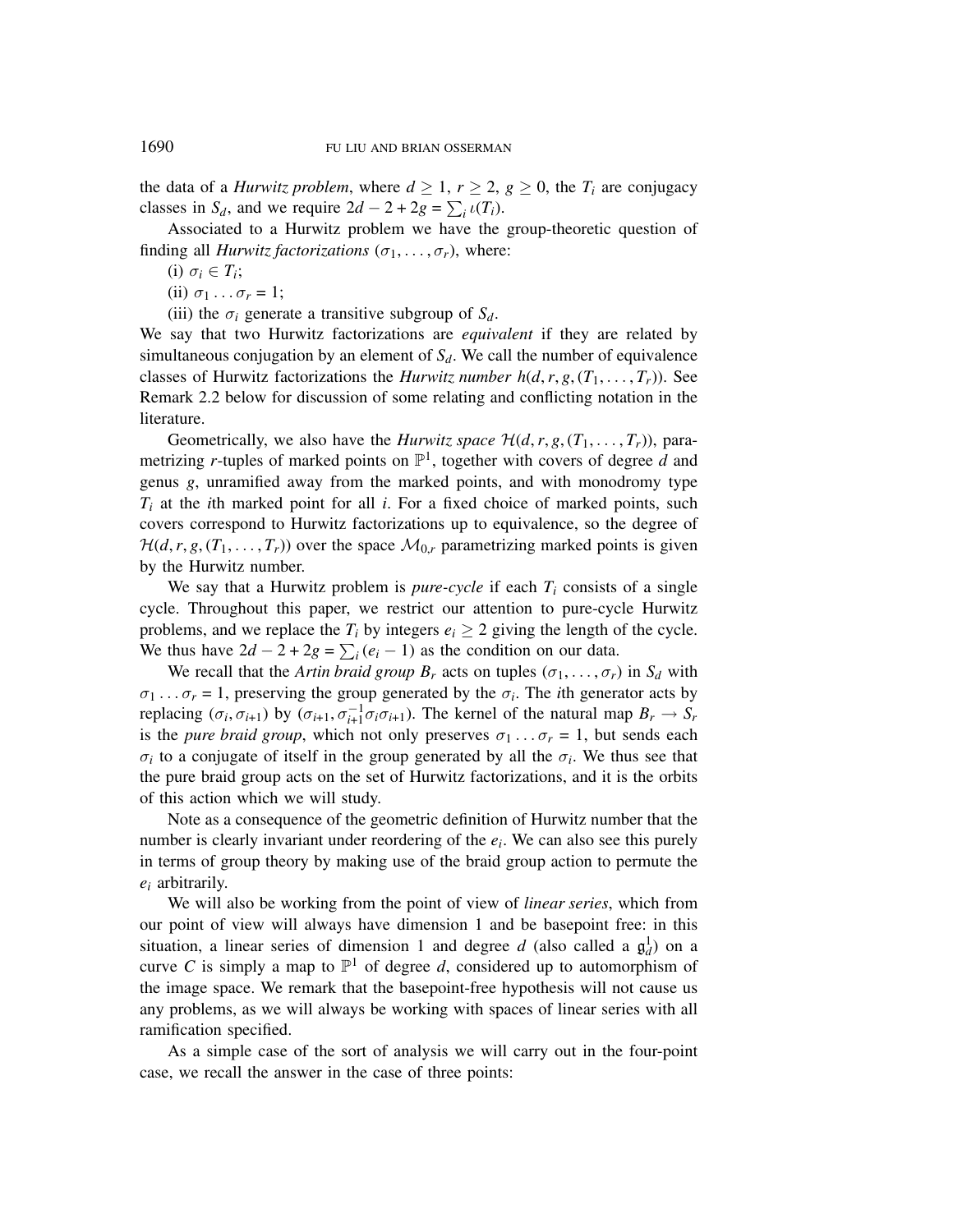LEMMA 2.1. The Hurwitz number for  $(d, 3, 0, (e_1, e_2, e_3))$  is always 1, corre*sponding to the factorization:*

$$
\sigma_1 = (d - e_2, d - e_2 - 1, \dots, 2, 1, e_3, e_3 + 1, e_3 + 2, \dots, d - 1, d),
$$
  
\n
$$
\sigma_2 = (d, d - 1, \dots, d - e_2 + 2, d - e_2 + 1), \text{ and}
$$
  
\n
$$
\sigma_3 = (1, 2, \dots, e_3 - 1, e_3).
$$

*Proof.* First, note that by transitivity and the fact that  $\sigma_1 = \sigma_3^{-1} \sigma_2^{-1}$ , we have that  $\sigma_3$  and  $\sigma_2$  together act nontrivially on all of  $\{1, \ldots, d\}$ , and their actions must therefore overlap on a subset of cardinality exactly  $e_2 + e_3 - d = d + 1 - e_1$ .

To complete the proof, one observes that if a sequence of precisely *m* consecutive elements in the cycle representation of  $\sigma_2$  also appear in  $\sigma_3$ , at most *m* − 1 of them can remain fixed by  $\sigma_2\sigma_3$ . It follows that in order for  $\sigma_2\sigma_3$  to be an  $e_1$ -cycle, the overlap must form a single contiguous portion of each of  $\sigma_2$  and  $\sigma_3$ , from which one easily concludes the desired statement.  $\Box$ 

Finally, we recall:

*Proof of Proposition* 1.1. The equivalence of (a) and (b) is classical and quite general: the basic idea is that the monodromy cycles of a cover depend not only on the cover, but also on a choice of local monodromy generators of the fundamental group of the base; all such choices of generators are related by braid operations, and each braid operation can be achieved as monodromy of the Hurwitz space by moving the marked points of the base around one another. For a slightly different exposition, see [20, Prop. 10.14 (a)]; note that the situation is slightly different because he considers Hurwitz spaces with unordered branch points and full braid orbits, but the argument is the same in our case of ordered branch points and pure braid orbits.

Similarly, the equivalence of (c) and (d) is equally basic: the space  $G_d^1$  is obtained from the space *MR* simply by modding out by the (free) action of the automorphism group of the base  $\mathbb{P}^1$ , so *MR* is a *PGL*<sub>2</sub>-bundle over  $G_d^1$ , and one space is irreducible if and only if the other is.

Next, because we have restricted to Hurwitz spaces in which there is a single ramified point over each branch point, the comparison of MR and  $H(d, r, 0, \vec{e})$ is almost equally straightforward. First suppose  $r \geq 3$ . If we denote by *MR* the open subscheme of *MR* for which the map *f* sends the marked ramification points to distinct points, then because  $r \geq 3$ , we have that *MR* is a *PGL*<sub>2</sub>-bundle over  $H(d, r, 0, \vec{e})$ , so one is irreducible if and only if the other is. But then an easy deformation-theory argument shows that any component of *MR* dominates the  $(\mathbb{P}^1)$ <sup>r</sup> parametrizing the branch points of the map *f* [15, Cor. 3.2], so we see that  $MR$  is dense in  $MR$ , completing the desired equivalences for irreducibility. Finally, if  $r = 2$ , the only maps are, up to automorphism,  $x \mapsto x^d$ , so it is easy to see that both *MR* and  $H(d, r, 0, \vec{e})$  are irreducible.  $\Box$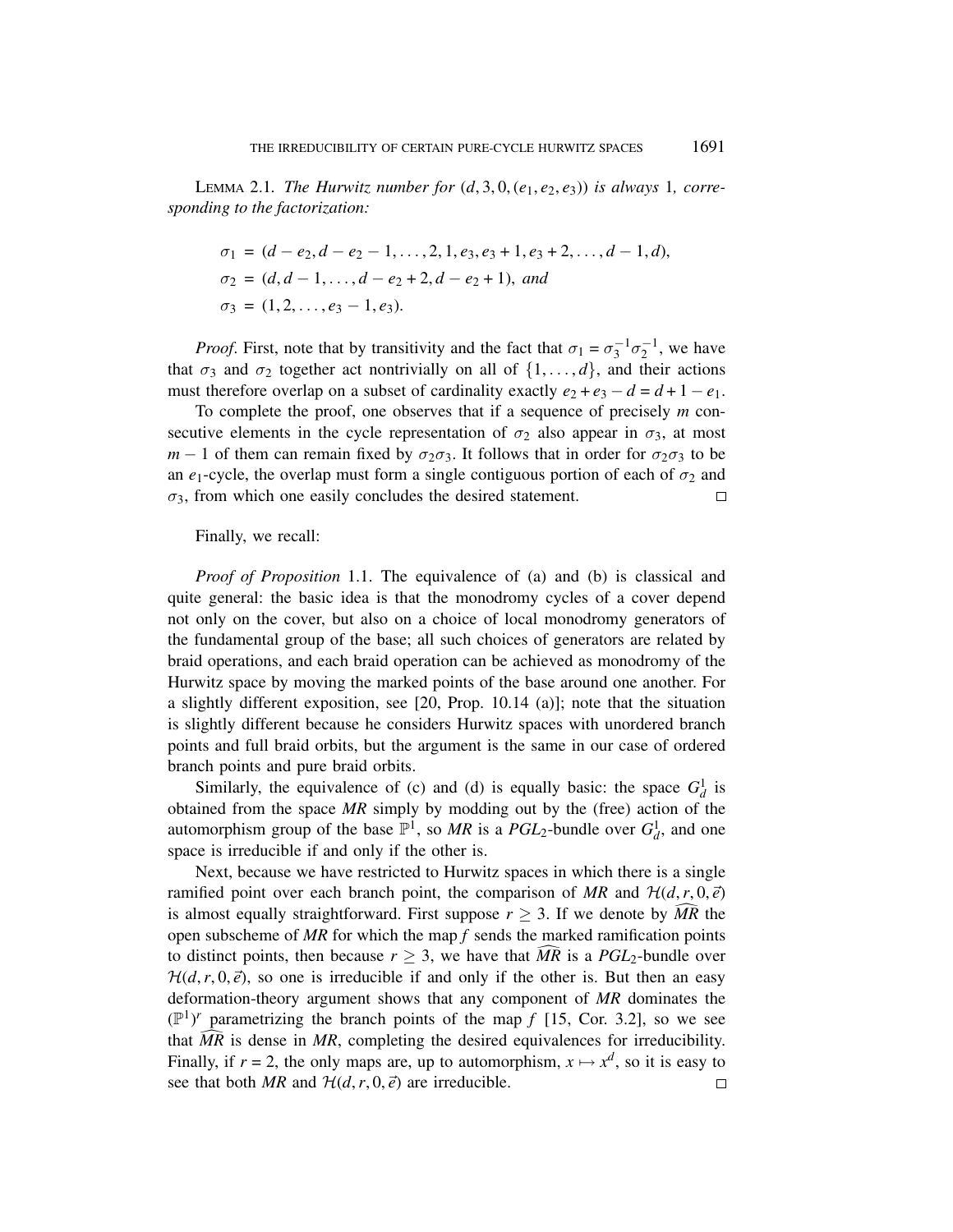*Remark* 2.2*.* Our terminology of Hurwitz problem (and more specifically, the associated set of Hurwitz factorizations) is closely related to the more standard terminology "Nielsen class", for which one also specifies a subgroup *G* which the  $\sigma_i$  must generate, and assigns the  $T_i$  as conjugacy classes within that subgroup.

The Nielsen class is frequently better because it gives a finer combinatorial invariant: the Hurwitz factorizations for a given Hurwitz problem are a disjoint union over different Nielsen classes, and likewise the Hurwitz space is a disjoint union over spaces associated to different Nielsen classes. Our main theorem immediately implies that for the cases we study, a Hurwitz problem consists of only a single Nielsen class. See also Theorem 5.3 below for a direct proof of this fact.

One has to be slightly careful in comparing statements, since the Nielsen class terminology also allows for different equivalence relations on the Hurwitz factorizations (for instance, working up to inner automorphism of *G*).

We also remark on our terminology of Hurwitz number. First, in [4] the term "Hurwitz number" is used to describe the number of components of the Hurwitz space, while what we call the Hurwitz number is called the "degree". Second, in many other papers, a "stacky" definition of Hurwitz number is used in which rather than working up to equivalence, one counts all Hurwitz factorizations, and divides by *d*!. This is the same as counting covers divided by the number of their automorphisms, and reflects the fact that in general, a Hurwitz space might be a stack with nontrivial stabilizer groups. However, in the pure-cycle genus-0 case, this will not affect the answer as long as  $r \geq 3$ , since one can check using Theorem 5.3 below that  $S_d$  always acts without fixed points on the set of Hurwitz factorizations, which implies that our covers are automorphism-free and the Hurwitz space is in fact a scheme.

**3. Reduction to four points.** The goal of this section is to use the machinery of limit linear series to prove:

PROPOSITION 3.1*. To prove Theorem 1.2 in general, it is enough to give a proof in the case that*  $r = 4$ *.* 

In order to use a degeneration argument for Proposition 3.1, the key fact which we need (and which is lacking in the higher-genus case) is:

PROPOSITION 3.2. Every component of the space  $G_d^1$  of Proposition 1.1 maps *dominantly under the forgetful map to*  $M_{0,r}$ .

*Proof*. Indeed, we know [1, Thm. 2.3] that if we fix ramification points, we have only finitely many  $\mathfrak{g}^1_d$ 's with the prescribed ramification, and that conversely, if we move the branch points, our rational function can always be deformed [15, Cor. 3.2]; the statement then follows by a dimension count, as in the proof of *ibid.* $\Box$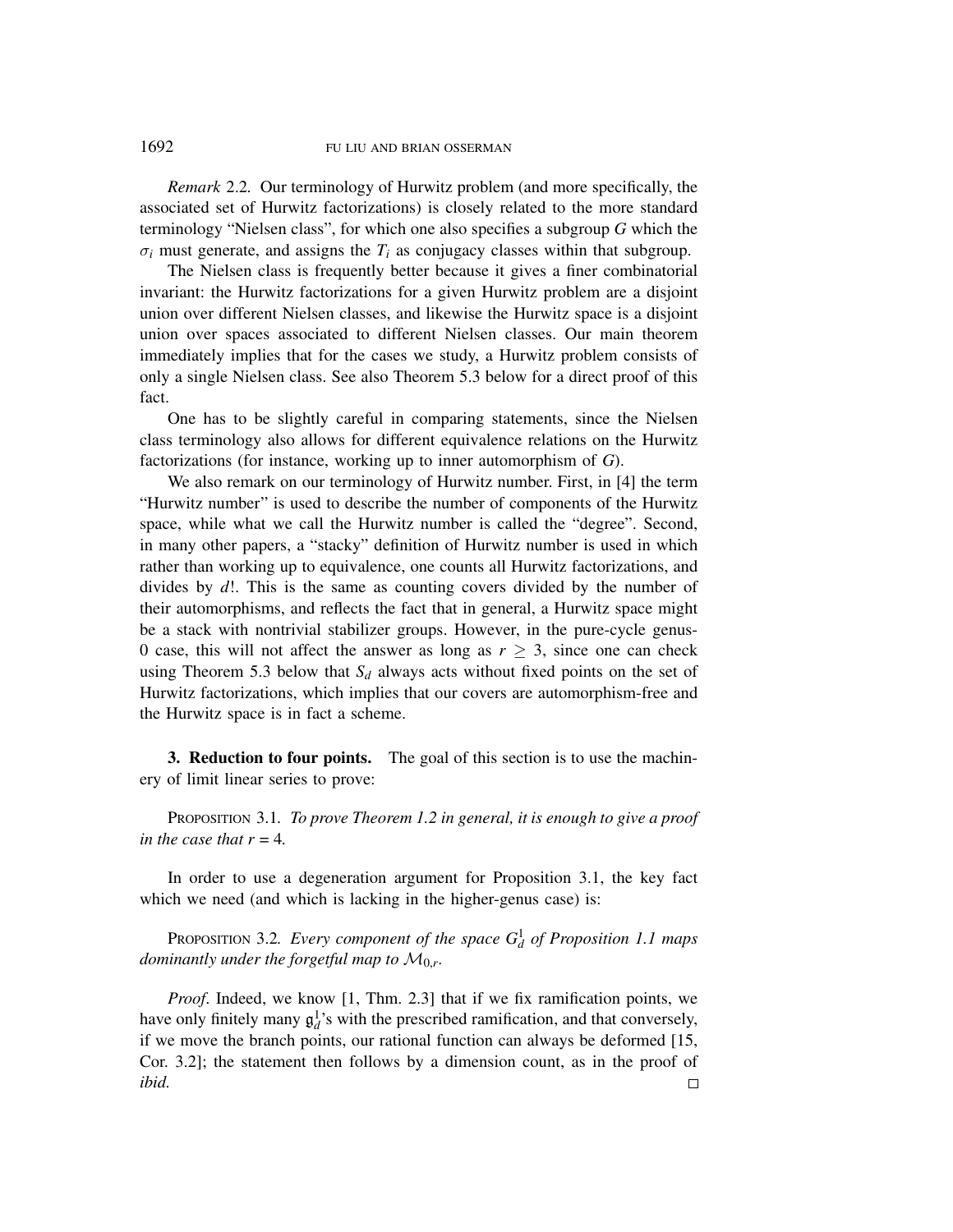We will make essential use of the  $r = 1$  case of limit linear series, developed by Eisenbud and Harris in [2]. We briefly review the critical points of their theory in this case, where it becomes considerably simpler. Suppose that we have a family  $C$  of curves, with smooth generic fiber, but with some nodal fibers. We assume that all nodal fibers are of compact type, i.e., that their dual graph is a tree. Eisenbud and Harris construct a space over all of  $C$  which correspond to usual  $\mathfrak{g}_d^1$ 's on smooth fibers of C, but correspond to *limit linear series* on the nodal fibers; by abuse of notation, we write  $\mathfrak{g}^1_d$  to mean also limit linear series. Suppose that *C* is a nodal fiber with (necessarily smooth) components  $C_1, \ldots, C_m$ . In our case of  $r = 1$ , a (refined) limit linear series on  $C$  may be expressed as an *m*-tuple of *aspects* on each  $C_i$ , where an aspect is a  $\mathfrak{g}^1_{d_i}$  with  $d_i \leq d$ , and the sole compatibility condition is that if  $C_i$  and  $C_j$  meet at a node  $P$ , then the ramification index at  $P$  of the aspects on  $C_i$  and  $C_j$  should be the same. Given  $r$  smooth sections  $P_i$  of  $C$ , the Eisenbud-Harris construction also works to give spaces of  $\mathfrak{g}_d^1$ 's with at least a specified amount of ramification at the  $P_i$  (in fact, limit linear series should in general allow for base points away from the nodes, but since we will work with the case that all ramification is specified, this won't arise).

We review the situation further in the case  $g = 0$ , with all ramification specified. This is studied in [14, Thm. 2.4]; there, the families considered involve only breaking off one component at a time, but our assertions here easily follow by the same arguments. For the rest of the section, we fix our degenerate curve:

*Situation* 3.3. The curve  $C_0$  is the totally degenerate curve given by a nodal chain of *r*−2 copies of  $\mathbb{P}^1$ , with  $P_1$ ,  $P_2$  on the first component,  $P_i$  on the  $(i-1)$ st component for  $i < 2 < r - 1$ , and  $P_{r-1}$ ,  $P_r$  on the last component.

We consider families  $C$  near a fiber isomorphic to the specified  $C_0$ . Because all ramification is specified, the space of  $\mathfrak{g}_d^1$ 's is finite over C, and is in fact finite étale in a neighborhood of  $C_0$ . Furthermore, a  $\mathfrak{g}^1_d$  on  $C_0$  is uniquely described by a collection of ramification indices  $(e'_1, \ldots, e'_{r-2})$  at the nodes, which are required to satisfy a collection of triangle inequalities and a parity condition. Specifically, if we consider any consecutive triple  $e, e', e''$  starting with an odd-indexed term in the sequence

$$
e_1, e_2, e'_2, e_3, \ldots, e_{r-2}, e'_{r-2}, e_{r-1}, e_r,
$$

we need to have  $e \leq e' + e''$ ,  $e' \leq e + e''$ , and  $e'' \leq e + e'$ , and we need  $e + e' + e''$ to be odd.

For later use, we note that the second condition implies immediately that the triangle inequalities are in fact always strict, and also that the allowed parity of  $e'_2, \ldots, e'_{r-2}$  is fixed by the  $e_i$ .

With these tools in hand, we can now complete our geometric argument.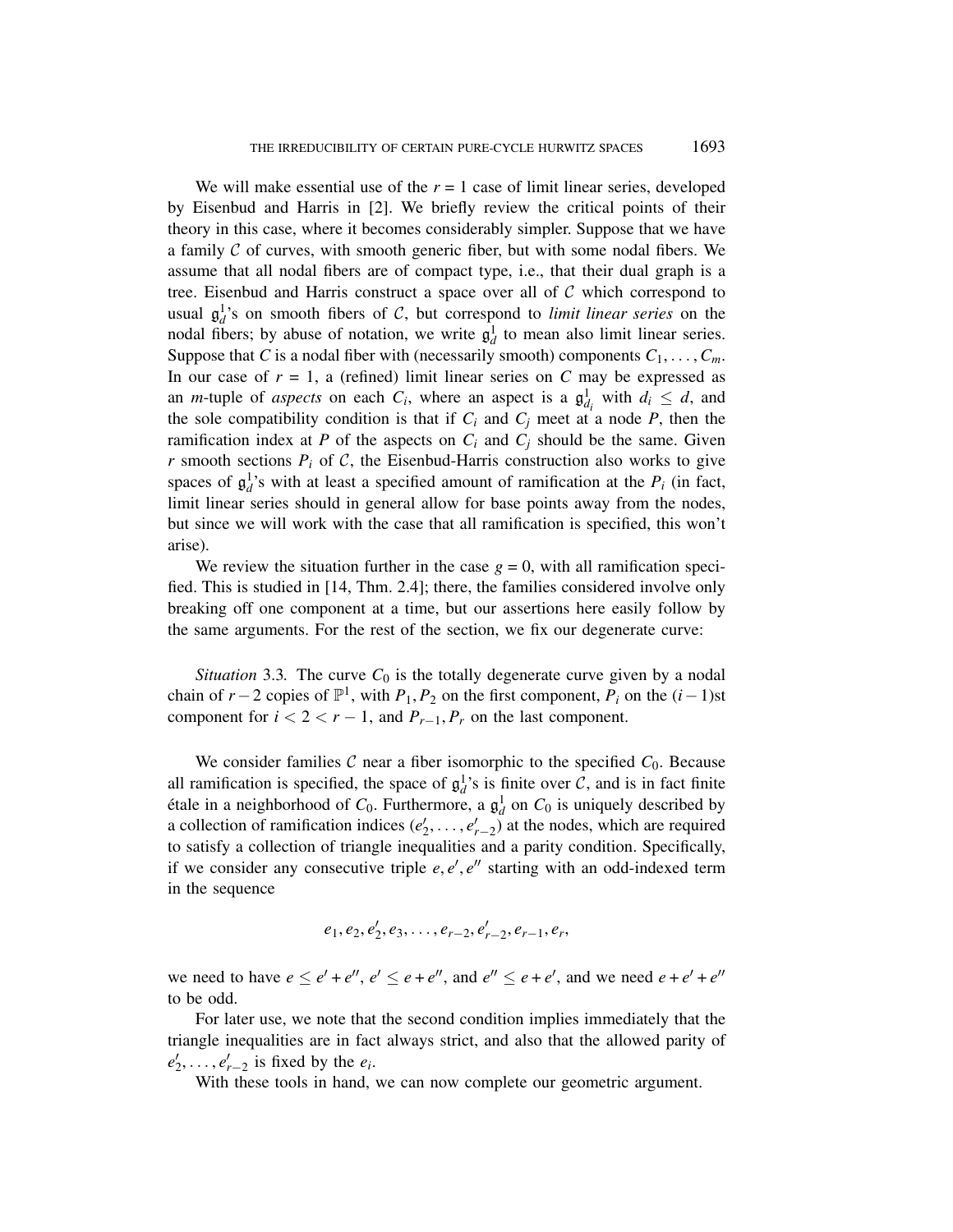*Proof of Proposition* 3.1. We fix the totally degenerate curve  $C_0$  as in the above situation, and work with a local universal family  $\mathcal C$  of genus-0 curves in a neighborhood of  $C_0$ , denoting the generic curve of this family (which is also the generic curve of  $\mathcal{M}_{0,r}$  by  $C_\eta$ . It is enough to show that the relative  $G_d^1$ space (with the desired ramification at the marked points) is irreducible over the family C, since by the previous proposition, every component of the global  $G_d^1$ space meets the generic curve  $C_n$ . By the same token, it is enough to show that any two  $\mathfrak{g}_d^1$ 's on the geometric generic fiber  $\bar{C}_\eta$  lie on the same component of  $G_d^1$ . Furthermore, because the space of  $\mathfrak{g}_d^1$ 's is reduced over  $C_0$ , we have cannot have two components of  $G_d^1$  meet over  $C_0$ , so over our family  $\mathcal{C}$ , irreducible components of  $G_d^1$  are the same as connected components.

Accordingly, suppose we are given two  $\mathfrak{g}_d^1$ 's on  $\bar{C}_\eta$ . By the above discussion, these can be specialized to  $\mathfrak{g}_d^1$ 's on  $C_0$ , which are described by the data of ramification indices  $(e'_2, \ldots, e'_{r-2})$  and  $(e''_2, \ldots, e''_{r-2})$  respectively. We set the convention that  $e'_1 = e''_1 := e_1$ , and  $e'_{r-1} = e''_{r-1} := e_r$ . Our claim is as follows: if we assume the  $r = 4$  case of Theorem 1.2, then any two  $\mathfrak{g}_d^1$ 's on  $C_0$  such that  $e'_{i} = e''_{i}$  for all but one *i* necessarily lie on the same component of  $G_d^1$ .

Indeed, if we fix a node of  $C_0$  corresponding to  $e'_i$  (i.e., the  $(i - 1)$ st node), we can restrict the family  $C$  to the closed subfamily  $C_i$  in which only the chosen node of  $C_0$  is allowed to be smoothed, giving a smooth component containing the two marked points  $P_i$  and  $P_{i+1}$ , and the  $(i-2)$ nd and *i*th nodes (unless  $i = 2$ or  $r - 2$ , in which case  $P_1$  or  $P_r$  takes the place of the  $(i - 2)$ nd or *i*th node respectively). The other components remain fixed, so we may consider  $C_i$  to be obtained from the universal family over  $\overline{\mathcal{M}}_{0,4}$  by localizing around a degenerate curve, and gluing appropriate chains of  $\mathbb{P}^1$ 's at the first and fourth marked points; in particular, the base of  $C_i$  is naturally a local scheme *U* of  $\overline{\mathcal{M}}_{0,4}$  at a point corresponding to a degenerate curve. If we write  $C_{0,4}$  for the universal curve over *U*, the point is to relate the  $G_d^1$  spaces associated to  $C_{0,4}$  and  $C_i$ .

Specifically, suppose we have chosen indices  $e'_j = e''_j$  for all  $j \neq i$ . For the sake of clarity, we denote by  $G_d^1(\mathcal{C})$  our original space of  $\mathfrak{g}_d^1$ 's on  $\mathcal{C}$ , and by  $G_d^1(\mathcal{C}_i)$  and  $G_d^1(\mathcal{C}_{0,4})$  the spaces of  $\mathfrak{g}_d^1$ 's on  $\mathcal{C}_i$  and  $\mathcal{C}_{0,4}$ . For the first two spaces, we impose ramification  $e_i$  at each  $P_i$ , so that  $G_d^1(\mathcal{C}_i)$  is simply the base change of  $G_d^1(\mathcal{C})$ , while for  $G_d^1(\mathcal{C}_{0,4})$  we impose ramification  $e'_{i-1}, e_i, e_{i+1}, e'_{i+1}$  at the four marked points. Now, if we consider the closed subscheme  $Z_i$  of  $G_d^1(\mathcal{C}_i)$  which corresponds to limit  $\mathfrak{g}_d^1$ 's with ramification indices  $e'_j$  at the nodes (for  $j \neq i$ ), the limit  $\mathfrak{g}_d^1$ 's are uniquely determined except on the component with four marked points, so  $Z_i$  is isomorphic to the space  $G_d^1(\mathcal{C}_{0,4})$  which we have described. Thus if we assume Theorem 1.2 in the case  $r = 4$ , we see that the subscheme  $Z_i$  of  $G_d^1(C_i)$  is irreducible, so that any two  $\mathfrak{g}_d^1$ 's on  $C_0$  for which  $e'_i = e''_i$  for all but one *i* lie on the same connected component of  $G_d^1(\mathcal{C}_i)$ , and hence of  $G_d^1(\mathcal{C})$ .

This proves the claim, and since every limit  $\mathfrak{g}^1_d$  on  $C_0$  can be smoothed to a  $\mathfrak{g}^1_d$  on  $\bar{C}_\eta$ , the following numerical lemma completes the proof of our proposition.口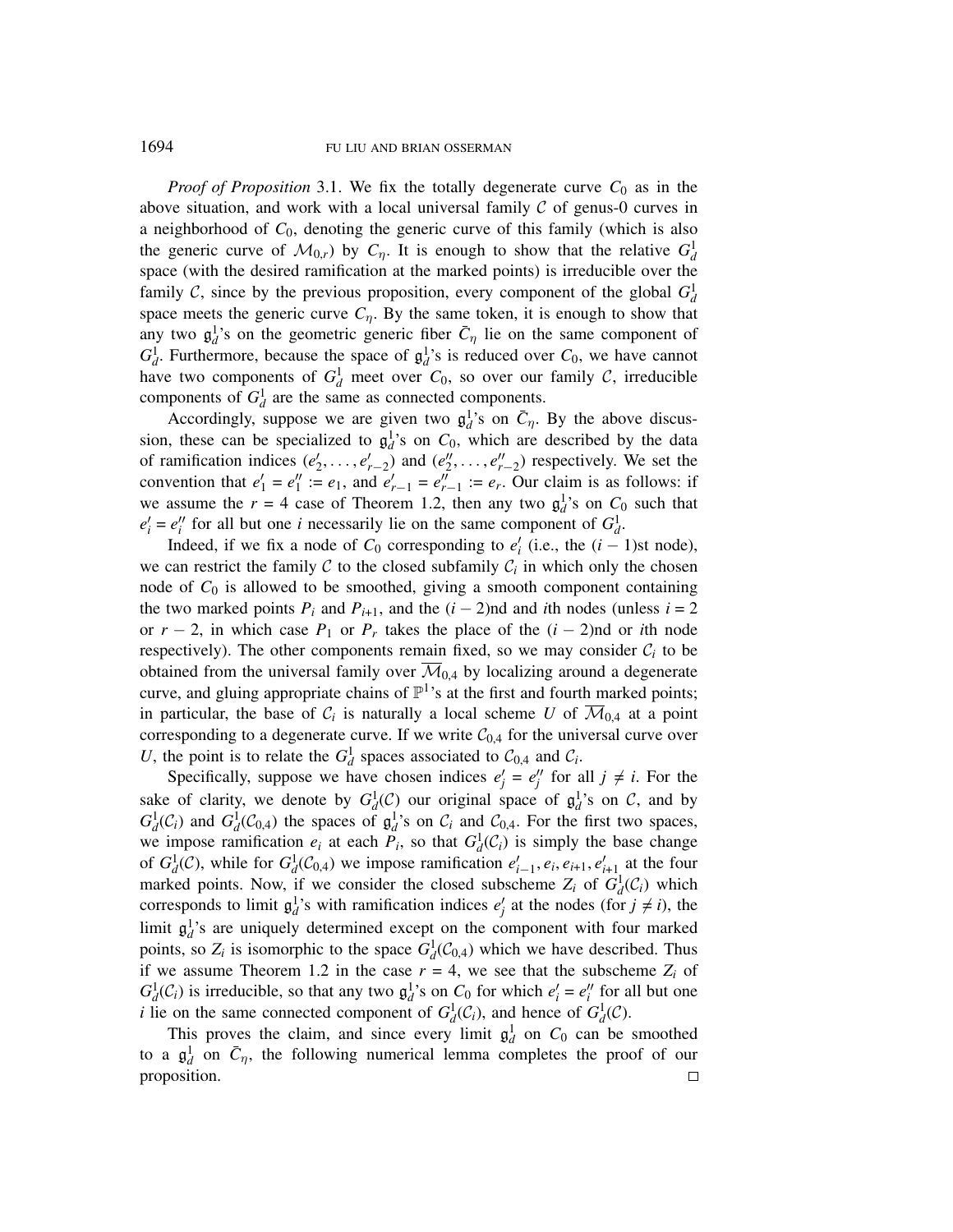LEMMA 3.4*. Let C*<sup>0</sup> *be a totally degenerate marked curve of genus* 0*, and sup*pose we are given two  $\mathfrak{g}^1_d$ 's with ramification indices  $e_i$  at the marked points, and *classified by ramification indices*  $(e'_1, \ldots, e'_{r-2})$  *and*  $(e''_2, \ldots, e''_{r-2})$  *respectively at the nodes. Then it is possible to modify*  $(e'_2, \ldots, e'_{r-2})$  *into*  $(e''_2, \ldots, e''_{r-2})$ *, by a sequence of changes affecting only one index at a time, and with every intermediate* set of indices corresponding to a valid  $\mathfrak{g}^1_d$  on  $C_0$ .

*Proof.* Suppose we have a  $\mathfrak{g}^1_d$  on  $C_0$  specified by the set  $(e'_2, \ldots, e'_{r-2})$ . Since the allowed parity of each of  $e'_1, \ldots, e'_{r-2}$  is fixed by the  $e_i$ , as long as we change them by 2 at a time, we do not need to worry about violating the parity condition. It is thus enough to show that if  $(e'_1, \ldots, e'_{r-2})$  and  $(e''_2, \ldots, e''_{r-2})$  are distinct, there is always some *i* with  $e'_i \neq e''_i$  and for which we can increase  $e'_i$  or  $e''_i$  to make it closer to the other without violating any triangle inequalities. We prove this by induction.

We will induct on the following statement: suppose we are given *i* such that  $e_i'' - e_i' \ge e_{i-1}'' - e_{i-1}'$  and  $e_i' + 2 \le e_{i-1}' + e_i$ . Then either we can increase *e*<sup>*i*</sup>, or we must have  $e_{i+1}'' - e_{i+1}' \ge e_i'' - e_i'$  and  $e_{i+1}' + 2 \le e_i' + e_{i+1}$ . Indeed, if we cannot increase  $e'_{i}$ , the only triangle inequalities that could be violated are  $e'_i + 2 \leq e'_{i-1} + e_i$  or  $e'_i + 2 \leq e_{i+1} + e'_{i+1}$ . But the first one is satisfied by hypothesis, so the only possibility is that  $e'_i + 2 > e_{i+1} + e'_{i+1}$ , in which case we see we must have  $e'_{i} + 1 = e_{i+1} + e'_{i+1}$ . But we then see that

$$
e''_{i+1} - e'_{i+1} = e''_{i+1} + e_{i+1} - e'_{i} - 1 \ge e''_{i} - e'_{i}
$$

by the triangle inequality. Furthermore,  $e'_{i+1} + 2 \le e'_{i} + e_{i+1}$  because  $e_{i+1} \ge 2$ .

Now suppose that  $i_0$  is the smallest number with  $e'_{i_0} \neq e''_{i_0}$ . Without loss of generality, we may assume that  $e'_{i_0} < e''_{i_0}$ . But we see that this satisfies the hypotheses of our inductive statement: the first inequality is clear since  $e''_{i_0-1}$  = *e*<sup>'</sup><sub>*i*</sub><sup>0</sup> − 1, while the second follows because we have  $e'_{i_0} + 2 \le e''_{i_0} \le e''_{i_0-1} + e_{i_0} =$  $e'_{i_0-1} + e_{i_0}$ . But by induction, we see that we must eventually be able to increment one of the  $e'_i$  for  $i \ge i_0$ , since when  $i = r - 2$ , we have  $e''_{r-1} = e'_{r-1} = e_r$ . This proves the lemma.  $\Box$ 

**4. The case of four points.** In this section, we study the case of four points from the group-theoretic point of view. Our setup throughout this section is as follows:

*Situation* 4.1. We are given  $d > 0$ , and  $\vec{e} := (e_1, e_2, e_3, e_4)$ , with  $2d - 2 =$  $\sum_i (e_i - 1)$ *, and 2 ≤*  $e_1$  *≤*  $e_2$  *≤*  $e_3$  *≤*  $e_4$  *≤ <i>d*.

We observe for later use that in our situation, we have  $e_1 + e_3 \leq d + 1$ ,  $e_2 + e_4 \ge d + 1$ ,  $e_1 + e_2 \le d + 1$ , and  $e_3 + e_4 \ge d + 1$ . The first two inequalities follow from  $e_1 + e_3 \le e_2 + e_4$  together with  $e_1 + e_2 + e_3 + e_4 = 2d + 2$ , while the second two follow by comparing with the first two.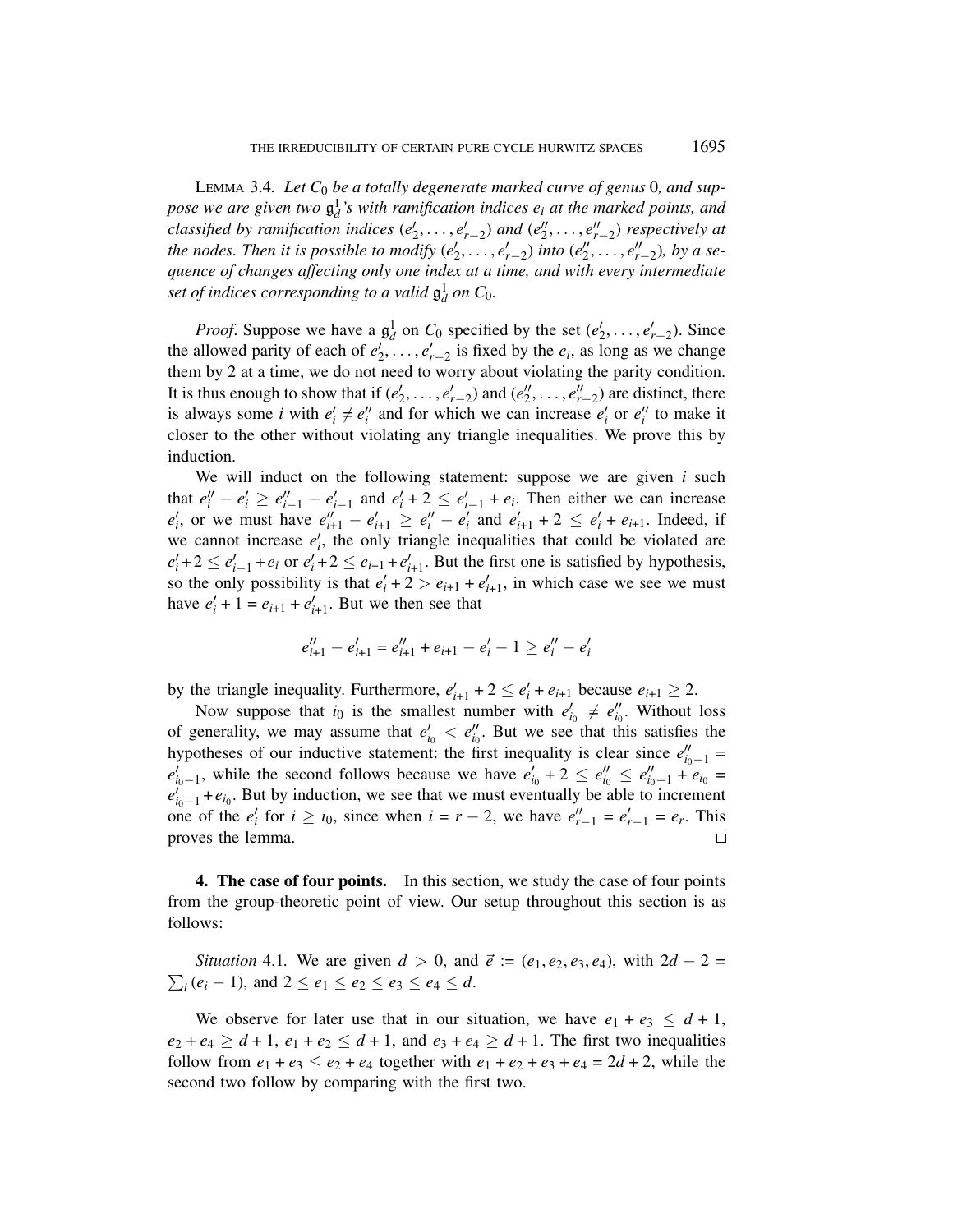Throughout this section, we will write sequences of the form  $i, i+1, \ldots, j$  (and similarly for descending sequences). If  $j \geq i$ , the meaning is clear: an ascending sequence of length *j*−*i*+1. However, without further comment we will also allow  $j = i - 1$ , in which case the meaning will be the empty sequence (still of length  $j - i + 1$ .

Our main result is the following:

THEOREM 4.2*. In Situation 4.1, the Hurwitz number h*(*d*, 4, 0,*e*) *is given by*  $\min\{e_i(d+1-e_i)\}_i$ .

*Moreover, the possible Hurwitz factorizations*  $(\sigma_1, \sigma_2, \sigma_3, \sigma_4)$  *are classified explicitly as follows:*

(i) *if*  $\sigma_3\sigma_4$  *is trivial or a single cycle, then we have* 

$$
\sigma_1 = (d, d - 1, \dots, e_3 + e_4 + 1 - k,
$$
  
\n
$$
\sigma^{-(d+2-k-e_1)}(\ell), \sigma^{-(d+3-k-e_1)}(\ell), \dots, \sigma^{-(e_3+e_4+1-2k)}(\ell) = \ell),
$$
  
\n
$$
\sigma_2 = (e_3 + e_4 + 1 - k, e_3 + e_4 + 2 - k, \dots, d - 1, d, \ell, \sigma^{-1}(\ell), \dots, \sigma^{-(d+1-k-e_1)}(\ell)),
$$
  
\n
$$
\sigma_3 = (k, k - 1, \dots, 2, 1, e_4 + 1, e_4 + 2, \dots, e_3 + e_4 - k),
$$
  
\n
$$
\sigma_4 = (1, \dots, e_4),
$$

*where we allow any k with e*<sub>3</sub> +  $e_4 - d \leq k \leq e_3$  *and*  $k \leq d + 1 - e_2$ *, we define*  $\sigma := (k, k+1, \ldots, e_3 + e_4 - k) = \sigma_3 \sigma_4$ , and for a given k, we allow  $\ell$  to vary in the *range*  $k \leq \ell \leq e_3 + e_4 - k$ .

(ii) *if*  $\sigma_3\sigma_4$  *is a product of two disjoint cycles, then we have* 

$$
\sigma_1 = (m + e_1 - 1, m + e_1 - 2, \dots, m + 1, m),
$$
  
\n
$$
\sigma_2 = (d, d - 1, \dots, m + e_1, m + d + k - e_3 - e_4, m + d - 1 + k - e_3 - e_4, \dots, k),
$$
  
\n
$$
\sigma_3 = (k, k - 1, \dots, 1, e_4 + 1, e_4 + 2, \dots, m + e_1 - 1,
$$
  
\n
$$
m, m - 1, \dots, m + d + 1 + k - e_3 - e_4, m + e_1, m + e_1 + 1, \dots, d),
$$
  
\n
$$
\sigma_4 = (1, \dots, e_4),
$$

*where we allow any k with*  $1 \leq k \leq e_3 + e_4 - d - 1$ *, and any m with*  $e_4 - e_1 + 1 \leq$ *m* ≤ *d* + 1 −  $e_1$  *and*  $m$  ≤  $e_4$ *.* 

Before giving the proof, we give a number of simple technical lemmas and their consequences; although each result individually is quite easy and presumably well-known, we include them for the sake of staying as self-contained as possible.

We begin by simplifying the transitivity condition on Hurwitz factorizations in our situation.

LEMMA 4.3*.* Suppose that  $\sigma_1, \sigma_2, \sigma_3, \sigma_4 \in S_d$  are cycles of length  $e_1, e_2, e_3, e_4$ , *with trivial product. Then the following are equivalent:*

- (a) *the*  $\sigma_i$  *form* a Hurwitz factorization for  $(d, 4, 0, \vec{e})$ ;
- (b) *every number in*  $\{1, \ldots, d\}$  *is in the support of at least one of the*  $\sigma_i$ ;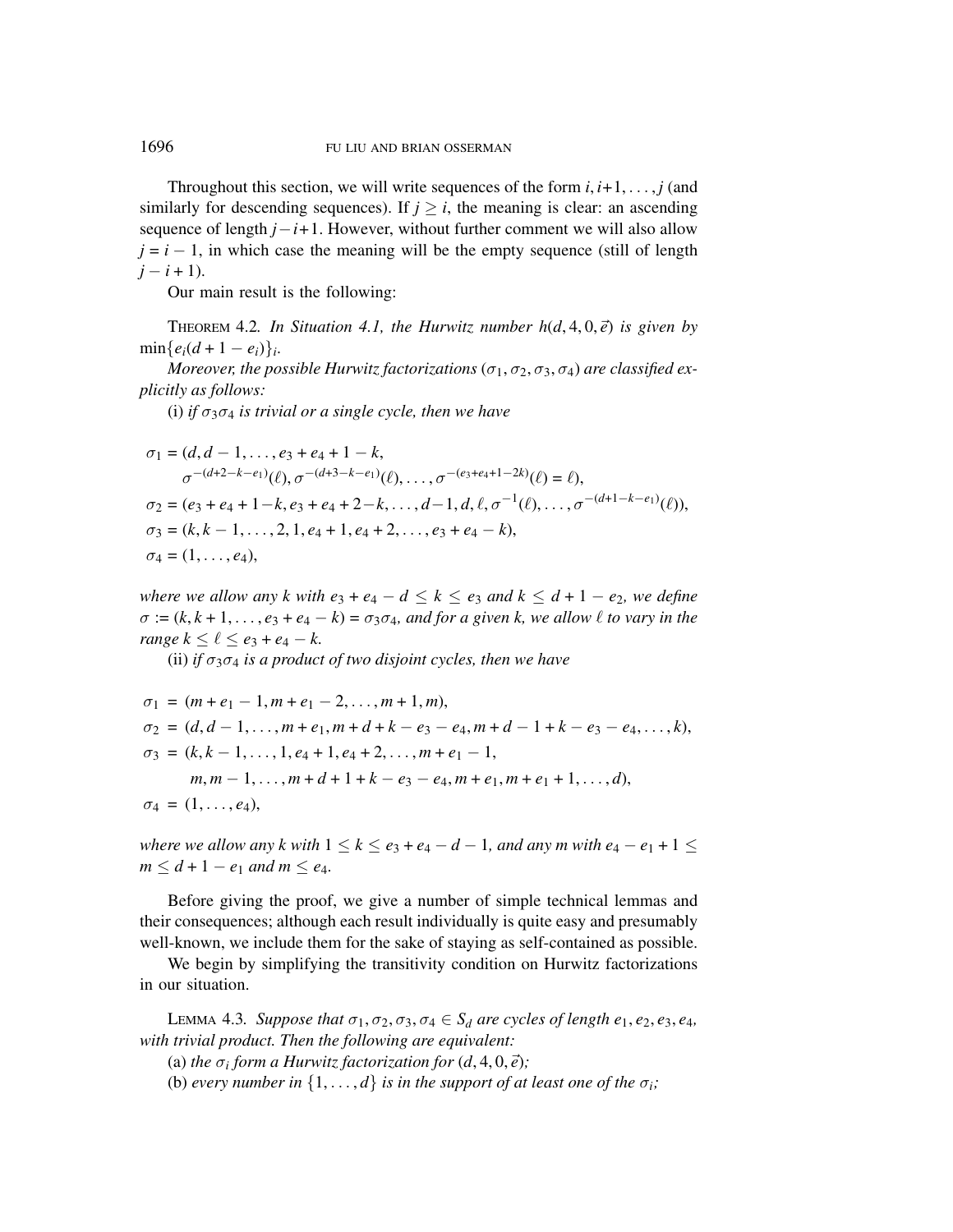(c) *every number in*  $\{1, \ldots, d\}$  *is in the support of exactly two of the*  $\sigma_i$ *, except that either there is some k which is in the support of every*  $\sigma_i$ , *or there exist*  $k \neq \ell$ , *with each in the support of three of the*  $\sigma_i$ .

*Proof.* It is clear that the transitivity condition for (a) implies (b). To see that (b) implies (c), the key point is that the identity  $2d - 2 = \sum_i (e_i - 1)$  leaves relatively little flexibility for the  $\sigma_i$ . Specifically, if every number in  $\{1, \ldots, d\}$ is in the support of at least one cycle, it must be in the support of at least two, as otherwise the product could not be trivial. But we have  $\sum_i e_i = 2d + 2$ , and 2*d* of the numbers in the support of the  $\sigma_i$  are accounted for, leaving only 2 which could be in the support of more than two cycles. We conclude (c).

Finally, to see that (c) implies (a), we need only check transitivity. Since every number is in the support of at least two  $\sigma_i$ , we cannot have any  $\sigma_i$  disjoint from all the others. Thus, the only way they could fail to generate a transitive subgroup would be if two of the  $\sigma_i$  were disjoint from the other two. But this cannot occur, as the inequalities  $e_3 + e_4 > d + 1$  and  $e_2 + e_4 > d + 1$  imply that  $\sigma_4$ cannot be disjoint from either of  $\sigma_2$  or  $\sigma_3$ .  $\Box$ 

We next pursue a detailed study of the relationship between pairs of cycles and their products.

LEMMA 4.4*.* Suppose  $\sigma_1, \sigma_2 \in S_d$  are nondisjoint cycles in  $S_d$ , and let  $\sigma$  be any  $cycle$  *in the decomposition of*  $\sigma_1 \sigma_2$  *into disjoint cycles. Then there exists an element of*  $\{1, \ldots, d\}$  *in the support of*  $\sigma$ *,*  $\sigma$ <sub>1</sub>*, and*  $\sigma$ <sub>2</sub>*.* 

*Proof.* This is routine: if  $\sigma$  consisted entirely of numbers in the support of  $\sigma_1$  but not  $\sigma_2$ , it would have to be equal to  $\sigma_1$ , contradicting the nondisjointness hypothesis, and similarly with the  $\sigma_i$  reversed. One then verifies that to switch from elements in the support of  $\sigma_1$  to elements in the support of  $\sigma_2$  requires an element of  $\sigma$  in the support of both.  $\Box$ 

LEMMA 4.5*. Let*  $\sigma$ ,  $\sigma'$  be nondisjoint cycles, with  $\sigma \sigma' \neq 1$ . Then there exists a *unique expression (up to cycling of indices) of*  $\sigma'$  *as*  $(w'_1, v'_1, \ldots, w'_m, v'_m)$  *and*  $\sigma$  *as*  $(w_1, v_1, w_2, v_2, \ldots, w_m, v_m)$  where the  $w'_i, v'_i$  and  $w_i, v_i$  are sequences of numbers, *satisfying:*

(i) *the*  $w_i$  *and*  $w'_i$  *are all nonempty, but the*  $v_i$  *and*  $v'_i$  *may be empty;* 

(ii) *each*  $v_i'$  *consists of numbers not in the support of*  $\sigma$ ;

(iii) *each*  $v_i$  *consists of numbers not in the support of*  $\sigma'$ ;

(iv) there exists a permutation  $\tau \in S_m$  such that each  $w_i$  is the inverse of  $w'_{\tau(i)}$ *(i.e., the same sequence in reversed order);*

(v) *if for all i we set*  $k_i$  *to be the first number in*  $w_i$ *, the set of*  $k_i$  *is precisely the set of numbers in the support of all three of*  $\sigma$ ,  $\sigma'$ , and  $\sigma\sigma'$ .

*Proof.* By Lemma 4.4, there is some number in the support of  $\sigma$ , of  $\sigma'$  and of  $\sigma\sigma'$ ; we begin by designating one such number to be  $k_1$ . In order to be able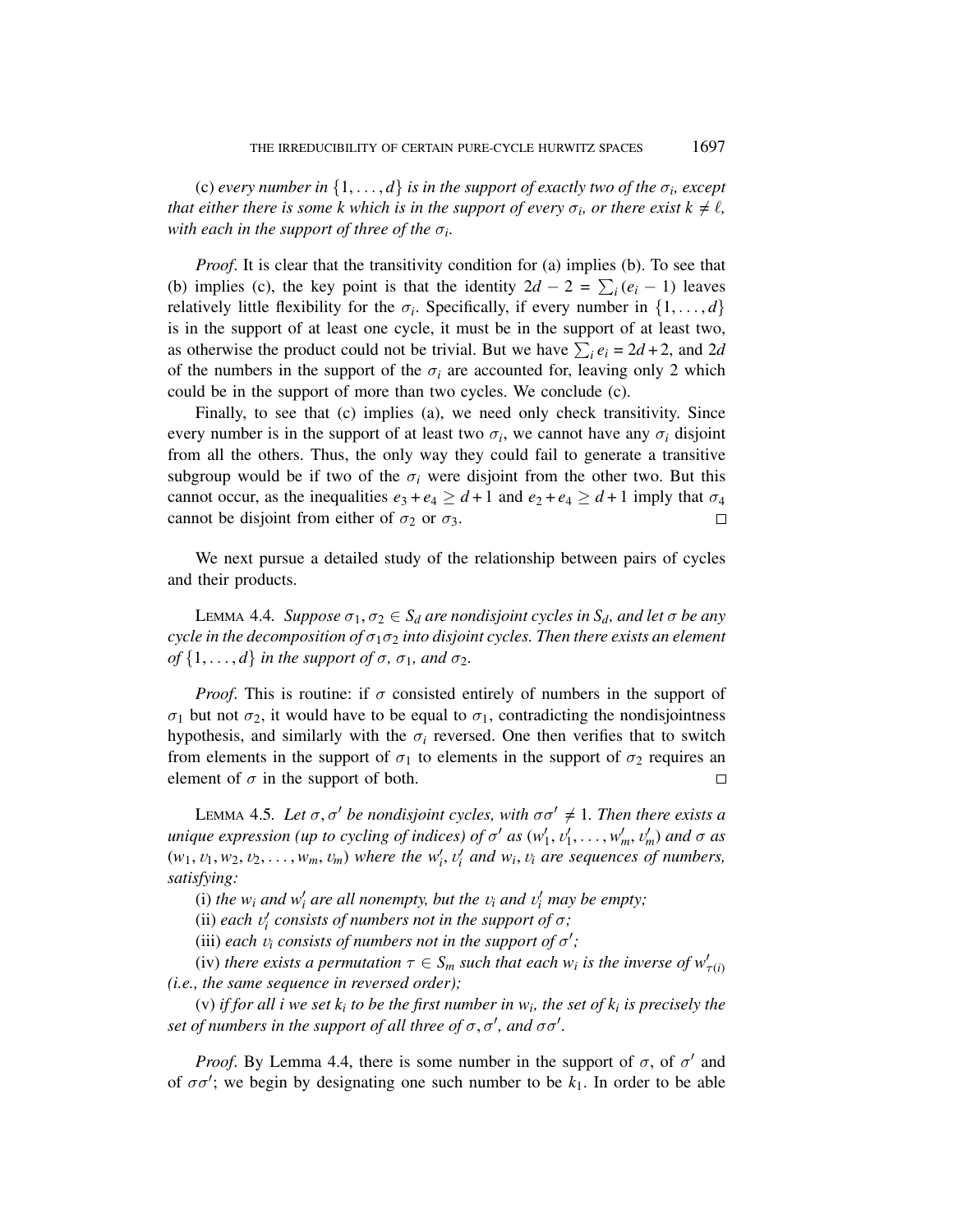to write  $\sigma$  in the desired form, the order of the remaining  $k_i$  are then uniquely determined. Furthermore, we see that each  $w_i$  must consist of the longest word in  $\sigma$  which starts with  $k_i$ , contains only numbers also in the support of  $\sigma'$ , and does not contain  $k_i$  for  $j \neq i$ . This uniquely determines each  $w_i$ , and the  $v_i$  are what remain. We can then do the same for the  $w_i'$  and  $v_i'$ , except that the  $k_i$  could appear in a different order in  $\sigma'$ , giving us the permutation  $\tau$ . It remains to check that these expressions have the desired properties, specifically (ii), (iii), and (iv).

Note that if  $n \neq k_i$  for any *i* is any number in the support of  $\sigma$  and  $\sigma'$ , since *n* isn't in the support of  $\sigma\sigma'$ , then  $\sigma'(n) = \sigma^{-1}(n)$ , so we see that  $\sigma'(n)$  must also be in the support of  $\sigma$ , immediately prior to *n* in the cycle representation. Applying this inductively gives that all such *n* appear in the  $w_i$  in  $\sigma$  and in the  $w'_i$  in  $\sigma'$ , and that each  $w'_{\tau(i)}$  is inverse to  $w_i$ , as desired.  $\Box$ 

The following corollary is quite special to the case of at most two repetitions.

COROLLARY 4.6. Let  $\sigma$ ,  $\sigma'$  be cycles, and write  $S \subseteq \{1, \ldots, d\}$  for the intersec*tion of the supports of*  $\sigma$ *, σ' and*  $\sigma \sigma'$ *. Suppose that either:* 

(I)  $\sigma = \sigma_3$ ,  $\sigma' = \sigma_4$ , for  $(\sigma_1, \sigma_2, \sigma_3, \sigma_4)$  *a Hurwitz factorization for*  $(d, 4, 0, \vec{e})$ ; (II)  $\sigma$  *and*  $\sigma'$  *are not disjoint, and* # $S \leq 2$ *.* 

*Then the number of disjoint cycles in*  $\sigma \sigma'$  *is equal to* #*S* and *is at most* 2*, and there is exactly one element of S in the support of each disjoint cycle.*

*Proof.* We first observe that (I) implies (II). Indeed,  $\sigma_3$  and  $\sigma_4$  cannot be disjoint since  $e_3 + e_4 \ge d + 1$ , and we have  $\#S \le 2$  by Lemma 4.3(c), since any k which occurs in the support of  $\sigma_3\sigma_4$  must also occur in the support of  $\sigma_1$  or  $\sigma_2$ because of the trivial-product condition.

We next argue that (II) implies the conclusion of the corollary. Lemma 4.4 immediately handles the case  $\#S \leq 1$ . For  $\#S = 2$ , we apply the above lemma, noting first that in this case we can always cycle indices so that  $\tau = 1$ , i.e., each  $w_i'$  is the inverse of  $w_i$ . Then note that the formula

$$
(w_1, v_1, w_2, v_2)(w'_1, v'_1, w'_2, v'_2) = (k_1, v'_1, v_2)(k_2, v'_2, v_1)
$$

holds regardless of whether the  $v_i$  and  $v'_i$  have nonzero length; since  $k_1$  and  $k_2$  are assumed to be in the support of  $\sigma\sigma'$ , we see that it must consist of two disjoint cycles.  $\Box$ 

We are now ready to give the proof of Theorem 4.2. For the sake of clarity, we break the proof into four propositions.

PROPOSITION 4.7*. Each of the possibilities enumerated in Theorem 4.2 gives a valid Hurwitz factorization, and*  $\sigma_3\sigma_4$  *is in the asserted form (and in particular, consists of the asserted number of cycles).*

*Proof.* The main technicality is to check that the individual cycles themselves make sense. This involves checking three points: first, that all the elements listed lie in  $\{1, \ldots, d\}$ ; second, that each word has nonnegative length; and third, that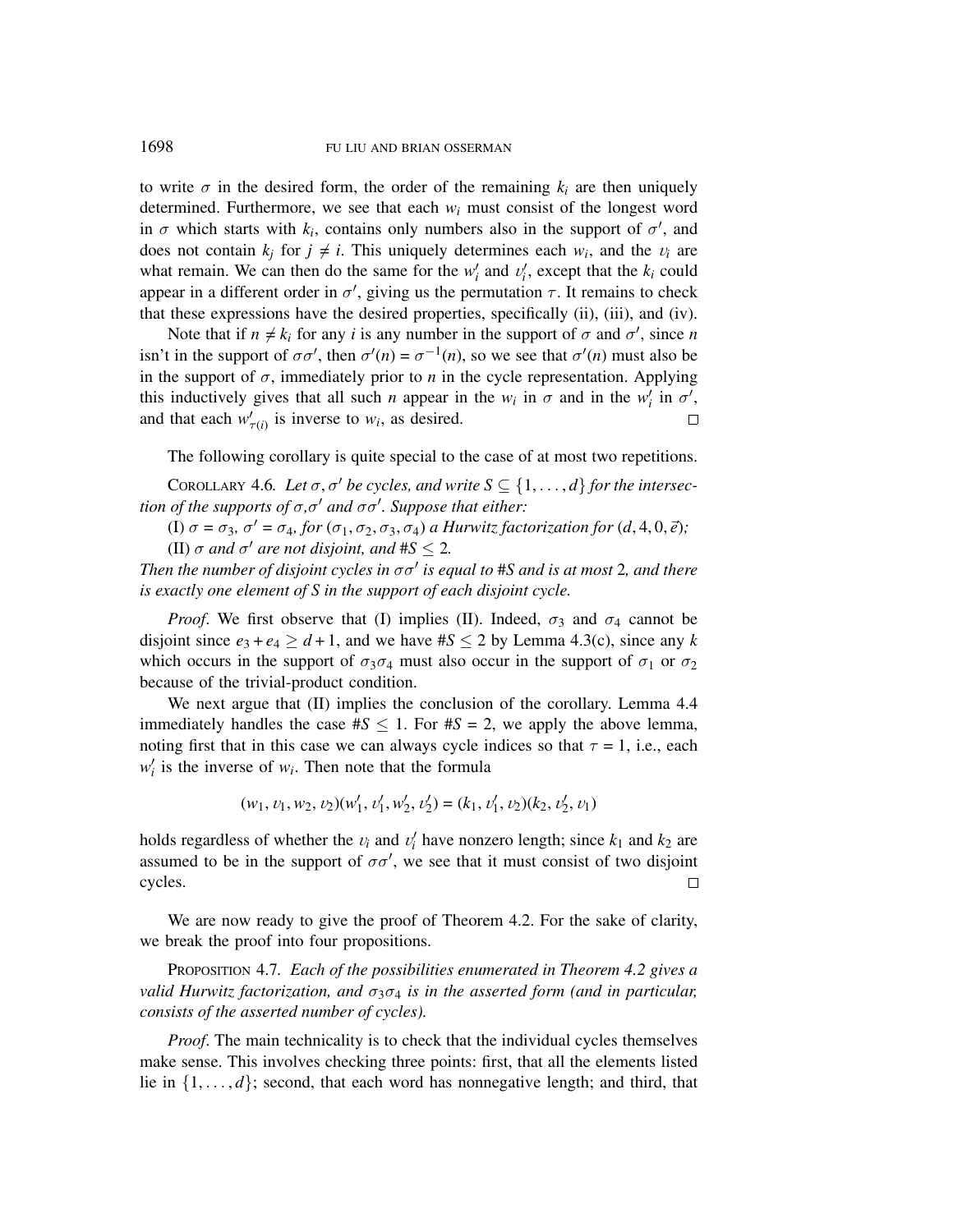there is no overlap between the words in a given cycle. In fact, we first see that all words have nonnegative length, which then simplifies checking that their ranges are appropriate.

Before that, we observe that  $\sigma = (k, k+1, \ldots, e_3 + e_4 - k)$  makes sense: the length is at least 1, since we have  $2k \le 2e_3 \le e_3 + e_4$ ; and we check both  $k \ge 1$ and  $e_3 + e_4 - k \le d$  using the inequality  $e_3 + e_4 - d \le k$  (together with  $e_3 + e_4 \ge d+1$ for the first).

In general, we allow sequences to have length 0, except those containing *k*, l, or *m*. In case (i), for  $\sigma_1$  we require that  $d \ge e_3 + e_4 - k$  and  $e_3 + e_4 + 1 - 2k \ge$  $d+2-k-e_1$ , which are equivalent to  $k \ge e_3+e_4-d$  and  $k \le d+1-e_2$  respectively. For  $\sigma_2$ , we need  $e_3 + e_4 - k \le d$  and  $d + 1 - k - e_1 \ge 0$ , giving  $k \ge e_3 + e_4 - d$ and  $k \leq d+1-e_1$  respectively. Since  $d+1-e_2 \leq d+1-e_1$ , the last inequality will also be satisfied. Finally, for  $\sigma_3$  we need  $k \ge 1$  and  $e_3 + e_4 - k \ge e_4$ ; the first is satisfied since  $e_3 + e_4 - d \ge 1$ , while the second is simply  $k \le e_3$ . Case (ii) is similar, with the only inequality appearing other than those imposed directly being  $m \ge e_3 + e_4 - d$ . However, this is okay, since we have  $m \ge e_4 - e_1 + 1$ , and the inequality  $e_1 + e_3 \leq d + 1$  implies that  $e_3 + e_4 - d \leq e_4 - e_1 + 1$ . Thus, the ranges provided guarantee that the cycles make sense, and are in fact equivalent to having the lengths of all words containing  $k$ ,  $\ell$ , or  $m$  be at least 1, and the lengths of the remaining words being at least 0.

We next address the first and third points simultaneously. In case (i), everything follows easily from the ranges imposed for  $k$ : for  $\sigma_4$  there is nothing to check; for  $\sigma_3$  we check that  $k < e_4 + 1$  and  $e_3 + e_4 - k \le d$ ; and for  $\sigma_2$  and σ<sub>1</sub>, everything is immediate, since the terms involving σ are automatically in the correct range, and the sequence in  $\sigma_1$  involving  $\sigma$  could not wrap around without the sequence in  $\sigma_2$  having negative length, and vice versa.

Similarly, in case (ii), the only points requiring any nonimmediate checking are: for  $\sigma_3$ , that  $k < m + d + 1 + k - e_3 - e_4$ , and  $m < e_4 + 1$ , with the former following from  $e_1 + e_3 \leq d + 1$ ; for  $\sigma_2$ , that  $m + d + k - e_3 - e_4 < m + e_1$ ; and for  $\sigma_1$ , that  $m > 1$ . Thus, all the cycles consist of nonoverlapping entries in  $\{1, \ldots, d\}$ .

We can then check directly that the cycles are of the correct length and have trivial product, as well as that  $\sigma = \sigma_3 \sigma_4$ . Finally, using that (b) implies (a) in Lemma 4.3 makes it easy to check that the cycles generate transitive subgroups of  $S_d$ , so all the possibilities listed are valid Hurwitz factorizations.

It remains only to note that in case (i), we have already written  $\sigma$  explicitly, so we see that  $\sigma_3\sigma_4$  is in fact trivial or a single cycle, while in case (ii), we check that  $m > m + d + k - e_3 - e_4$ , so that  $\sigma_1$  is disjoint from  $\sigma_2$ , and since  $\sigma_1 \sigma_2 \sigma_3 \sigma_4 = 1$ , it follows that  $\sigma_3 \sigma_4$  is a product of two disjoint cycles.  $\Box$ 

PROPOSITION 4.8*. No two possibilities enumerated in Theorem 4.2 are equivalent.*

*Proof.* Cases (i) and (ii) of Theorem 4.2 are clearly invariant under relabeling. In case (i), we see that *k* is determined as the number of elements in the support of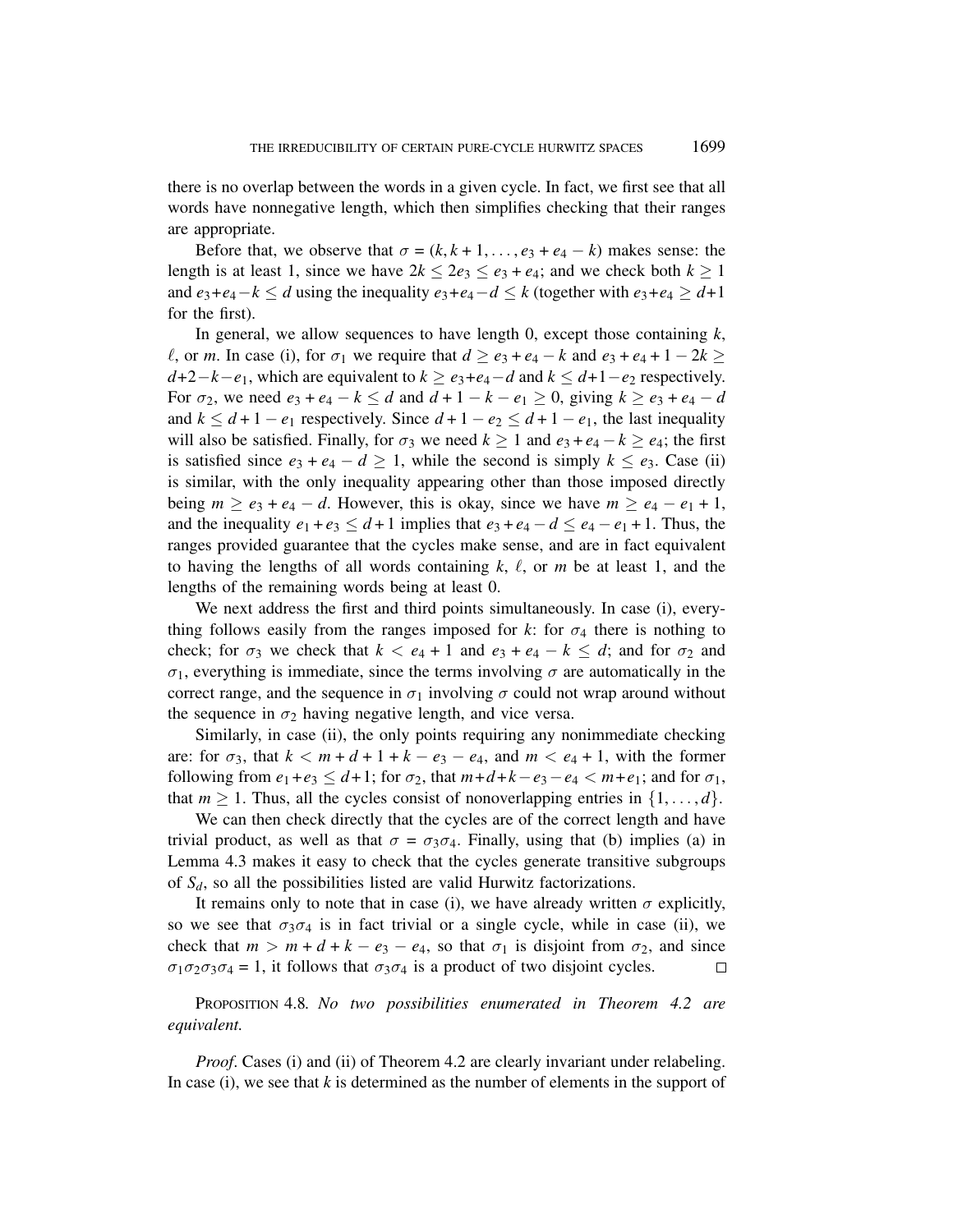both  $\sigma_3$  and  $\sigma_4$ , so is invariant under relabeling. If  $\sigma = 1$  (i.e., if  $k = e_3 + e_4 - k$ ), we have  $\ell = k$  is the only possibility. Given k with  $\sigma \neq 1$ , we see that  $\ell$  is determined as the unique number (in the allowed range) such that  $\sigma^{\ell-k}(k)$  is in the support of  $\sigma_1$  and  $\sigma_2$  (and necessarily  $\sigma$ ), so two possibilities with different  $\ell$  cannot be equivalent.

In case (ii), the size of the intersection of the supports of  $\sigma_1$  and  $\sigma_4$  is  $e_4 + 1 - m$ , so *m* is relabeling-invariant. The overlap between the supports of σ<sup>3</sup> and σ<sup>4</sup> consists of two contiguous words, and *k* is determined as the length of the word with nonempty overlap with  $\sigma_2$ . Hence, no two possibilities are equivalent.  $\Box$ 

PROPOSITION 4.9*. Every Hurwitz factorization is equivalent to one of the possibilities enumerated in Theorem 4.2.*

*Proof.* We begin by noting that by Corollary 4.6, we must have that  $\sigma_3\sigma_4$ consists of 0, 1, or 2 disjoint cycles. Furthermore, if  $\sigma_3\sigma_4 = 1$ , then we have  $\sigma_3 = \sigma_4^{-1}$ , and  $\sigma_1 = \sigma_2^{-1}$ , and  $e_1 = e_2 = d + 1 - e_3 = d + 1 - e_4$ , so it is easy to check that the only possibility is the  $k = \ell = e_3 = e_4$  case of (i). We can thus assume that  $\sigma_3 \sigma_4 \neq 1$ .

The first case we consider is that  $\sigma = \sigma_3 \sigma_4$  is a single cycle, or, equivalently by Corollary 4.6, that there is a single number  $k' \in \{1, \ldots, d\}$  which is in the support of  $\sigma_3$ ,  $\sigma_4$ , and in  $\sigma = \sigma_3 \sigma_4$ . Let *k* be the number of elements in the support of both  $\sigma_3$  and  $\sigma_4$ . We may then relabel so that  $\sigma_4 = (1, \ldots, e_4)$ , and *k'* gets mapped to *k*; i.e, so that the unique number in the support of  $\sigma_3$ ,  $\sigma_4$ , and  $\sigma$  is *k*. Applying Lemma 4.5 to  $\sigma_3$  and  $\sigma_4$  with the only  $k_i$  being *k* gives us that  $\sigma_3$  is necessarily of the form  $(k, k - 1, \ldots, 2, 1, a_1, \ldots, a_{e_3-k})$  for some  $a_i \in \{e_4 + 1, \ldots, d\}$ ; relabeling the latter range allows us to put  $\sigma_3$  in the desired form.

Next, note that by Lemma 4.3, there must be a unique number  $\ell$  in the support of  $\sigma_1$ , of  $\sigma_2$ , and of  $\sigma$ . We then have also by Lemma 4.3 that all the numbers  ${e_3+e_4-k+1,\ldots,d}$  must be in the support of  $\sigma_2$ , and we claim that they must be in a contiguous word, and followed immediately by  $\ell, \sigma^{-1}(\ell), \ldots, \sigma^{-(d+1-k-e_1)}(\ell)$ . The claim is checked by applying Lemma 4.5 to  $\sigma_2$  and  $\sigma$ , using that  $\sigma_2 \sigma = \sigma_1^{-1}$ , so that the only  $k_i$  is  $k_1 = \ell$ . The claim implies that we are free to reorder  ${e_3 + e_4 - k + 1, ..., d}$  so that they appear in order, and furthermore so that  $\sigma_2(d) = \ell$ . Hence, we have put  $\sigma_2$  in the desired form, and then  $\sigma_1$  is determined by  $\sigma_1 \sigma_2 \sigma = 1$ .

We next consider the case that  $\sigma$  is a product of two disjoint cycles, which by Corollary 4.6 is equivalent to having two numbers  $k^{\prime}, k^{\prime\prime} \in \{1, ..., d\}$  which are each in the support of  $\sigma_3$ ,  $\sigma_4$ , and in  $\sigma := \sigma_3 \sigma_4$ . Then k' is in one of the disjoint cycles of  $\sigma$ , and  $k''$  is in the other. By Lemma 4.3, we see that since we already have  $k'$ ,  $k''$  occurring in  $\sigma_3$ ,  $\sigma_4$  and  $\sigma$  (hence in either  $\sigma_1$  or  $\sigma_2$ ), we cannot have any numbers occurring in  $\sigma_1$ ,  $\sigma_2$  and  $\sigma$ . By Corollary 4.6 (II), we see that  $\sigma_1$  and σ<sub>2</sub> must be disjoint, and since  $σ_1σ_2 = σ^{-1}$ , we see that *k'* is in the support of one,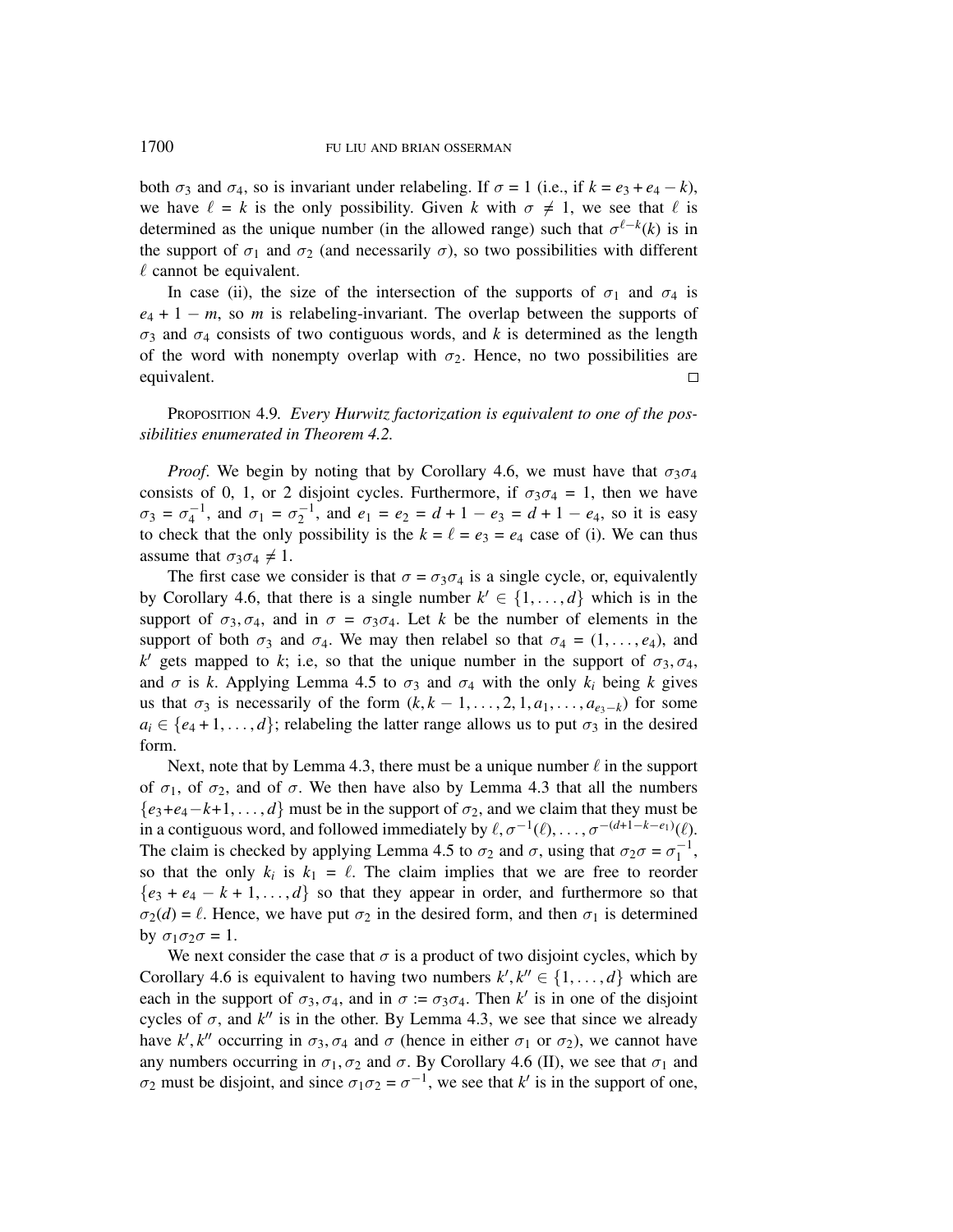and  $k''$  is in the support of the other; without loss of generality, we may assume that  $k'$  is in the support of  $\sigma_1$  and  $k''$  in  $\sigma_2$ . We also note that this implies that each of  $\{1, \ldots, d\}$  is in the support of either  $\sigma_3$  or  $\sigma_4$ .

We once again normalize so that  $\sigma_4 = (1, \ldots, e_4)$ , and we can further require that if we write  $\sigma_3 = (w_1, v_1, w_2, v_2)$  and  $\sigma_4 = (w'_1, v'_1, w'_2, v'_2)$  as in Lemma 4.5, we can set  $w'_1 = (1, 2, \dots, k)$ , with *k* being the corresponding relabeling of  $k''$ , i.e., the unique number in the support of  $\sigma_3$ ,  $\sigma_4$ , and  $\sigma_2$ . We then have  $w_1$  in the desired form, and  $w_2$  will likewise be in the desired form for some *m*, which will necessarily be the unique number in the support of  $\sigma_3$ ,  $\sigma_4$ , and  $\sigma_1$ . Relabelling  $e_4 + 1, \ldots, d$  as necessary, we can place  $v_1$  and  $v_2$ , hence  $\sigma_3$  in the desired form, and  $\sigma_1$  and  $\sigma_2$  are then uniquely determined as disjoint cycles with  $\sigma_1 \sigma_2 \sigma = 1$ , and containing *m* and *k* respectively.

This then completes the proof of the claim that every Hurwitz factorization is equivalent to one of the enumerated possibilities.  $\Box$ 

PROPOSITION 4.10*. The number of possibilities enumerated in Theorem 4.2 is equal to* min ${e_i(d + 1 - e_i)}_i$ .

*Proof.* The formula min ${e_i(d + 1 - e_i)}_i$  falls into two situations: if  $e_4 \ge$  $d+1-e_1$ , then it is equal to  $e_4(d+1-e_4)$ , while if  $e_4 \leq d+1-e_1$ , then it gives  $e_1(d+1-e_1)$ .

We first consider the situation that  $e_4 \geq d+1-e_1$ . Here, because  $e_4+e_1 \geq d+1$ , we have  $e_2 + e_3 \leq d + 1$ , so  $e_3 \leq d + 1 - e_2$ , and in case (i) of Theorem 4.2 the inequality  $e_3 + e_4 - d \leq k \leq e_3$  automatically implies  $k \leq d+1-e_2$ . We thus have

$$
\sum_{k=e_3+e_4-d}^{e_3+e_4-k} \sum_{\ell=k}^{e_3+e_4-k} 1 = \sum_{k=e_3+e_4-d}^{e_3} (e_3+e_4-2k+1) = (d+1-e_3)(d+1-e_4)
$$

possibilities from case (i). Similarly, we have  $d+1-e_1 \le e_4$  so  $e_4-e_1+1 \le$  $m \leq d+1-e_1$  implies that  $m \leq e_4$ . Thus, our ranges are  $1 \leq k \leq e_3+e_4-d-1$ and  $e_4 - e_1 + 1 \le m \le d + 1 - e_1$ , yielding  $(e_3 + e_4 - d - 1)(d + 1 - e_4)$  possibilities in case (ii), and giving us the desired  $e_4(d + 1 - e_4)$  possibilities in total (note that  $e_3 + e_4 - d - 1$  and  $d + 1 - e_4$  are always nonnegative, so these formulas are always valid).

The situation that  $e_4 \leq d + 1 - e_1$  proceeds similarly, with  $e_1e_2$  possibilities arising from case (i), and  $e_1(d+1-e_1-e_2)$  possibilities arising from case (ii). □

Combining the statements of the four propositions, we immediately conclude Theorem 4.2.

From the theorem, we deduce quite directly:

COROLLARY 4.11*. In Situation 4.1, the Hurwitz factorizations for* (*d*, 4, 0,*e*) *all lie in a single pure braid orbit.*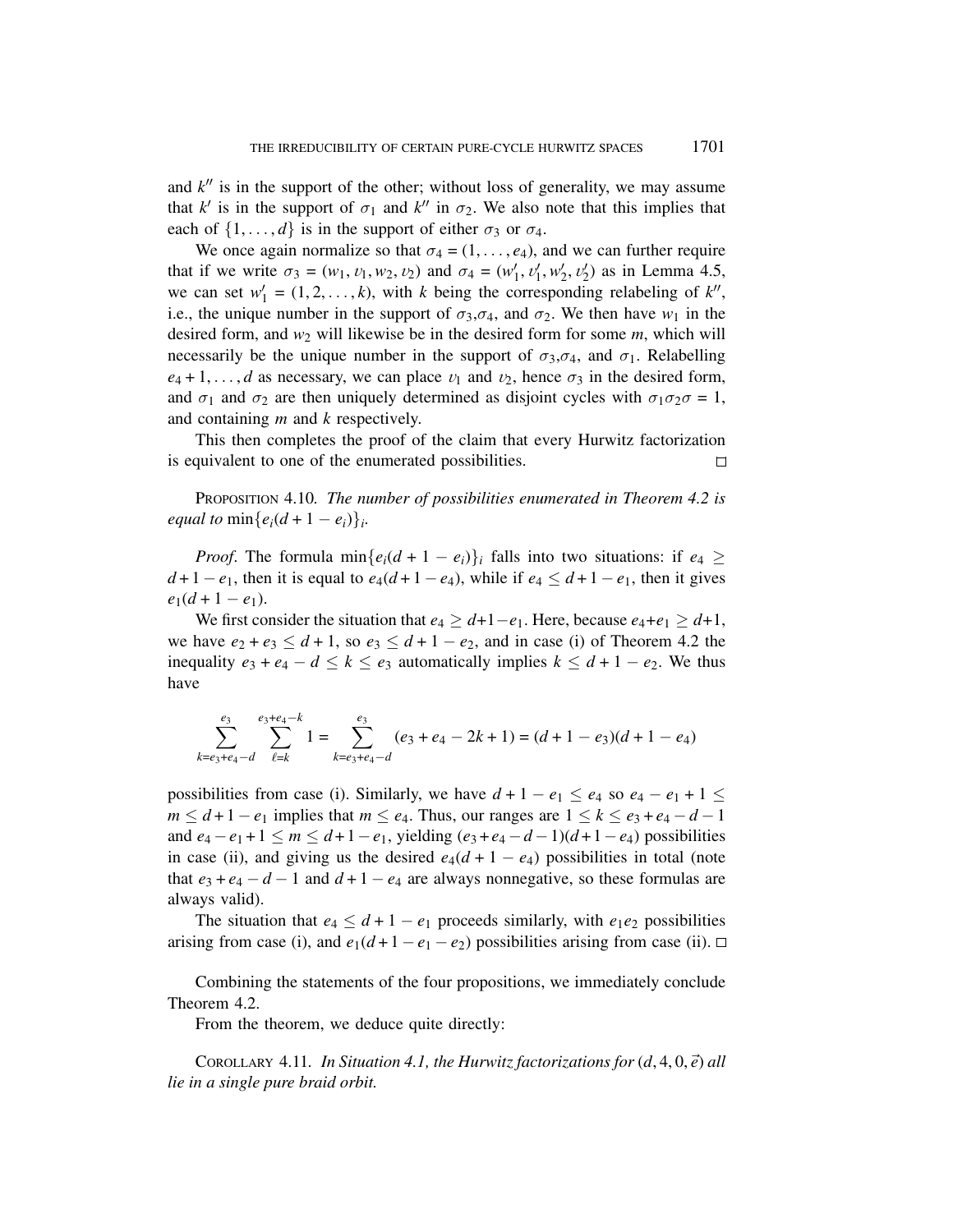*Proof*. We first see that all the factorizations in case (i) of the theorem are in a single pure braid orbit, and then show that any factorization in case (ii) is in the same braid orbit as some factorization in case (i).

Suppose we start with  $(\sigma_1, \sigma_2, \sigma_3, \sigma_4)$  corresponding to a given  $k, \ell$  of case (i). Our first claim is that if we replace  $(\sigma_1, \sigma_2)$  by  $(\sigma_2^{-1}\sigma_1\sigma_2, \sigma_2^{-1}\sigma_1^{-1}\sigma_2\sigma_1\sigma_2 =$  $\sigma \sigma_2 \sigma^{-1}$ ), we stay in case (i), leaving *k* fixed, while replacing  $\ell$  by  $\sigma(\ell)$ . The first part is clear, while the assertion on  $\ell$  is checked by direct computation, using that since  $\sigma_3$ ,  $\sigma_4$  remain fixed, it is enough to see what happens to  $\sigma_2$ . Thus, for a given *k*, every possible  $\ell$  is in the same braid orbit.

To analyze the Hurwitz factorizations for different *k*, for each *k* we set  $\ell = k$ , where we have  $\sigma_1 = (d, d - 1, \ldots, e_3 + e_4 + 1 - k, d + 1 - e_2, d - e_2, \ldots, k)$  and hence

$$
\sigma_2 \sigma_3 = \sigma_1^{-1} \sigma_4^{-1} = (k, k - 1, \dots, 1, e_4, e_4 - 1, \dots, d + 2 - e_2,
$$
  

$$
e_3 + e_4 + 1 - k, e_3 + e_4 + 2 - k, \dots, d).
$$

We check that if we replace  $(\sigma_2, \sigma_3)$  by  $(\sigma'_2, \sigma'_3) := (\sigma_3^{-1}\sigma_2\sigma_3, \sigma_3^{-1}\sigma_2^{-1}\sigma_3\sigma_2\sigma_3)$ , then as long as *k* is not minimal, we remain in case (i), but replace *k* by  $k - 1$ . Here, a relabeling is in principle necessary, but we can instead check that  $\sigma'_3 \sigma_4$ is still a single cycle, so that we remain in case (i), and that the supports of  $\sigma'_{3}$ and  $\sigma_4$  overlap in  $k - 1$  elements. We therefore see that every possibility in (i) is always in a single pure braid orbit.

Finally, we suppose we have  $(\sigma_1, \sigma_2, \sigma_3, \sigma_4)$  corresponding to a given *k*, *m* of case (ii). In this case, we again replace  $(\sigma_2, \sigma_3)$  by  $(\sigma'_2 = \sigma_3^{-1} \sigma_2 \sigma_3, \sigma'_3 =$  $\sigma_3^{-1}\sigma_2^{-1}\sigma_3\sigma_2\sigma_3$ ), and note that since  $\sigma_1$ ,  $\sigma_4$  remain unchanged,  $\sigma_2'$  determines  $\sigma_3'$ . One then computes that as long as  $k < e_3 + e_4 - d - 1$ ,  $\sigma'_2$  is still a possibility from case (ii), with *m* the same, but  $k + 1$  instead of *k*. Finally, if  $k = e_3 + e_4 - d - 1$ , one checks that applying the same pure braid operation, we move into case (i), with  $k = e_3 + e_4 + d$  (and  $\ell = m$ ). Thus, every possibility in case (ii) is in the same pure braid orbit as some possibility in case (i), and we get that everything is in the same pure braid orbit.  $\Box$ 

Using Proposition 1.1, and Proposition 3.1, we see immediately that Corollary 4.11 implies Theorem 1.2, and we are done.

**5. Loose ends.** We begin with a further remark in the case of four points. The Hurwitz number  $\min\{e_i(d+1-e_i)\}\$ i computes the number of rational functions  $\mathbb{P}^1 \to \mathbb{P}^1$  with four fixed branch points on the target. If instead we look at fixed ramification points on the source, we find that the number is  $\min\{e_i, d+1-e_i\}$ *i* [14, Rem. 5.9]. Despite the close geometric relationship between these two numbers, there is no *a priori* reason for there to be any numerical relationship at all, so their similarity is striking. We note further that with the exception of the case that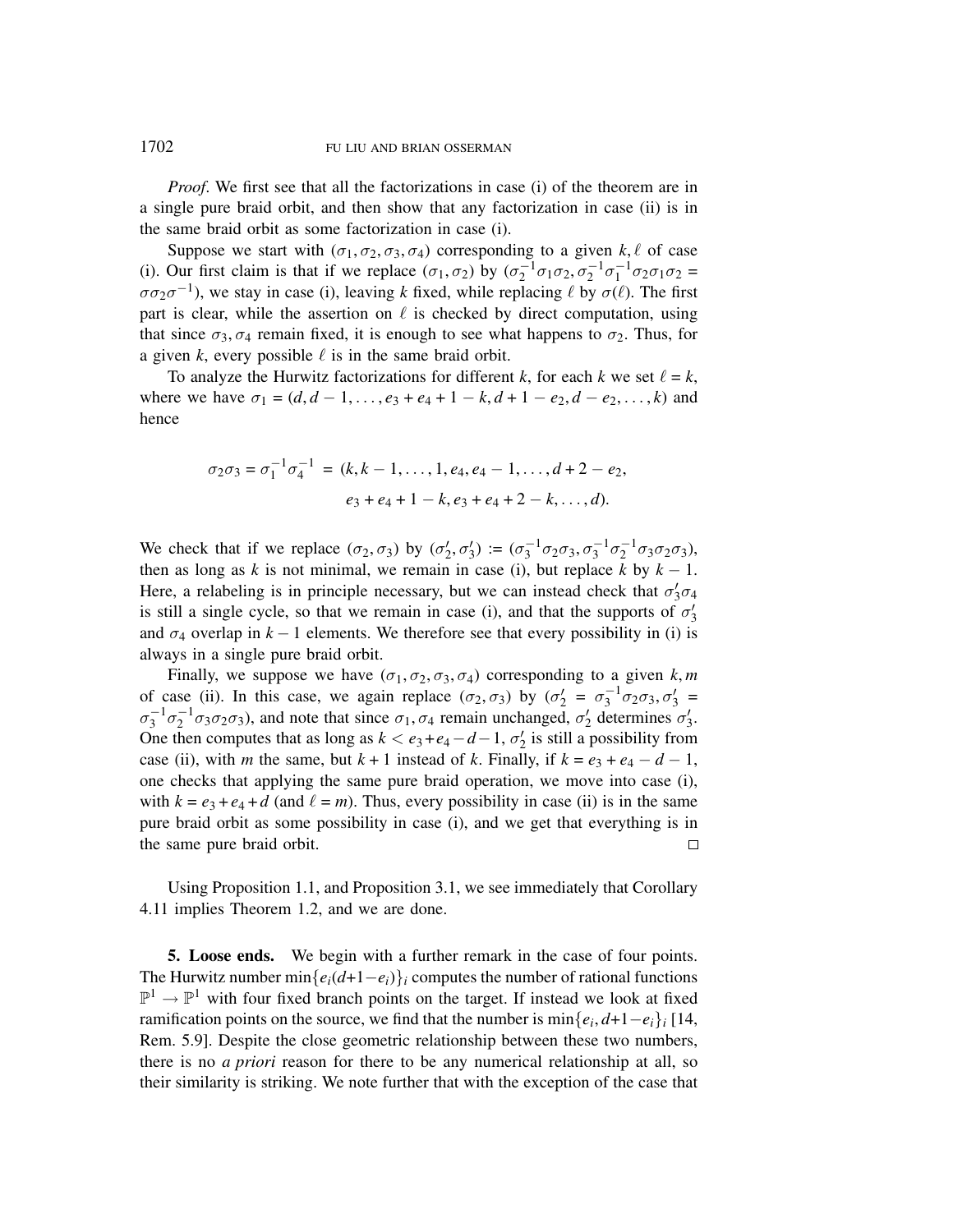we have  $e_i = d$  for some *i*, both formulas are symmetric with respect to replacing the  $e_i$  by  $d + 1 - e_i$ ; this motivates us to ask:

*Question* 5.1*.* Is there a natural involution on the set of rational functions of degree *d* having exactly four ramification points, which replaces the ramification indices  $e_i$  by  $d+1-e_i$ , and holds both the ramification and branch points fixed?

A more obvious question left unanswered by our analysis is:

*Question* 5.2*.* Is there a closed form for the genus-0 pure-cycle Hurwitz numbers for any number of branch points?

Next, we observe that it is a consequence of Theorem 1.2 that if we fix *d*,*r* and  $\vec{e}$ , all possible Hurwitz factorizations are in a single Nielsen class, i.e., they generate the same group, and are in the same conjugacy classes within that group. However, with some nontrivial group theory and sufficient perseverance, one can already see this quite directly:

THEOREM 5.3. *Given d, r and*  $\vec{e} = (e_1, \ldots, e_r)$  *with*  $2d - 2 = \sum_i (e_i - 1)$ *, and all*  $e_i \geq 2$ , suppose we have  $(\sigma_1, \ldots, \sigma_r)$  and  $(\sigma'_1, \ldots, \sigma'_r)$  two Hurwitz factorizations *for*  $(d, r, 0, \vec{e})$ *, generating groups*  $G, G' \subseteq S_d$ *. Then there exists a simultaneous conjugation in*  $S_d$  *making*  $G' = G$ *, and each*  $\sigma_i$  *conjugate to*  $\sigma'_i$  *inside* G. That *is*, *any two Hurwitz factorizations lie in the same Nielsen class.*

*In fact, if*  $r = 2$ *, we have G isomorphic to the cyclic group*  $C_d$ *. If*  $r = 3$  *with*  $(e_1, e_2, e_3) = (4, 4, 5)$ *, we have*  $G \cong S_5$ *, imbedded as a doubly transitive subgroup of*  $S_6$ *. Otherwise, we always have*  $G = S_d$  *or*  $G = A_d$  *depending on the parity of the ei.*

*Proof.* The case that  $r = 2$  is clear, as we must have  $e_1 = e_2 = d$ .

For  $r = 3$ , we note that the first assertion is clear, since the Hurwitz number is equal to 1 by Lemma 2.1.

For  $r > 3$ , we reduce the first assertion to the second. In the case that  $G = S_d$ , this is trivial, while in the case that  $G = A_d$ , we need only observe that since  $2d - 2 = \sum_i (e_i - 1)$ , and all  $e_i \geq 3$ , we can have at most one cycle of order greater than  $d - 2$ . We can always fix this cycle by simultaneous conjugation in *S<sub>d</sub>*, and then any cycles of given length less than or equal to  $d − 2$  are in the same conjugacy class in *Ad*.

For the second assertion, we begin by arguing that with  $r > 2$ , we must have *G* primitive, i.e., that there is no nontrivial partition of  $\{1, \ldots, d\}$  into blocks on which the action of *G* is well-defined. Indeed, if there were such a partition, since *G* is transitive the blocks would all have to have the same size *m*, for some *m*|*d*. We would then necessarily have each  $\sigma_i$  either of size a multiple of *m*, acting as a  $e'_i := \frac{e_i}{m}$ -cycle  $\sigma'_i$  on  $d' := \frac{d}{m}$  blocks of size *m*, or of size strictly less than *m*, acting trivially on the blocks. Say we have *s* of the latter; without loss of generality, we may assume that  $e_1, \ldots, e_s < m$ , and  $e_{s+1}, \ldots, e_r \ge m$ . Then  $\sigma'_{s+1}, \ldots, \sigma'_{r}$  give a Hurwitz factorization in  $S_{d'}$ , so we must have  $2d' - 2 \le \sum_{i=s+1}^{r} (e_i' - 1)$ . On the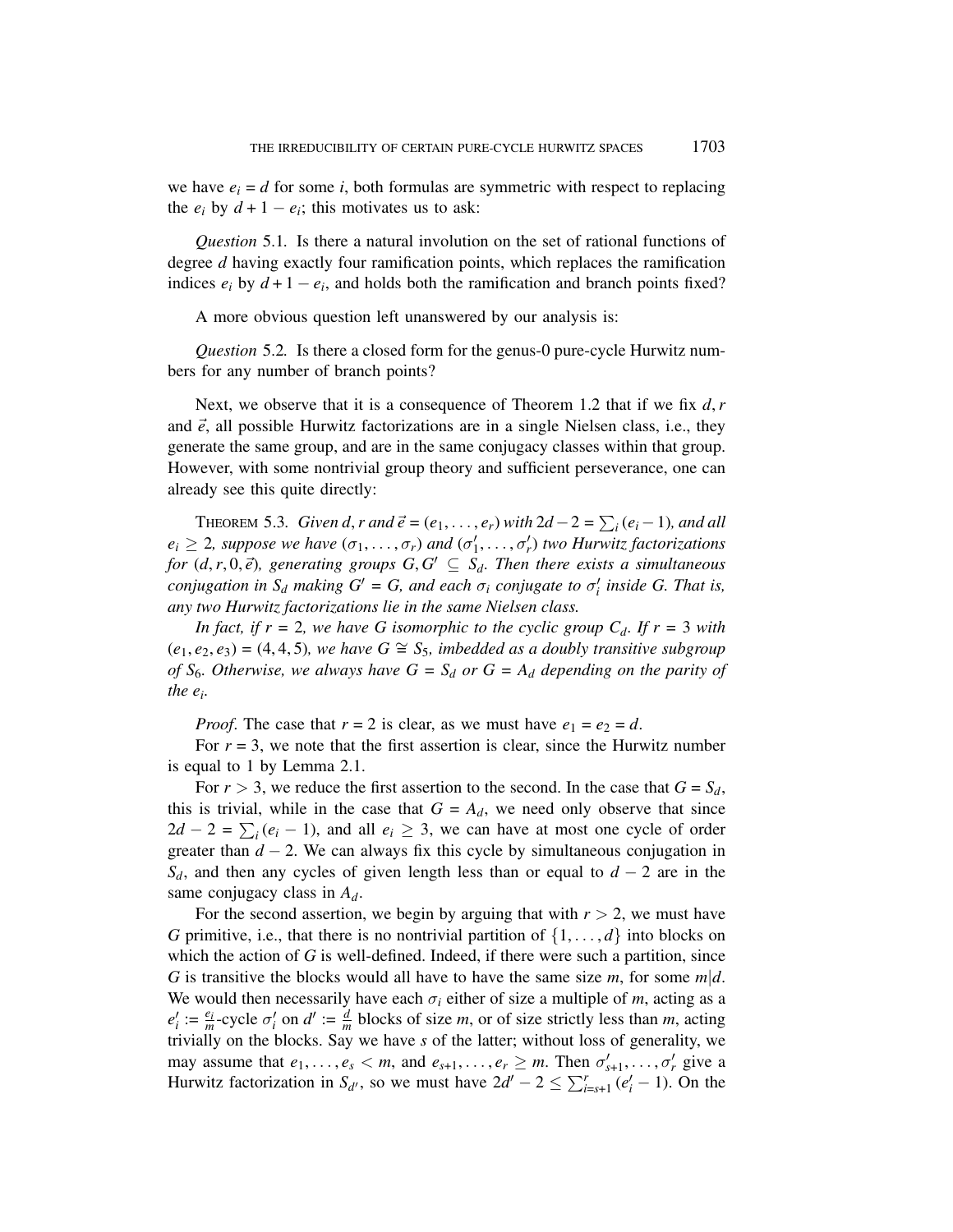other hand, we compute that since  $2d-2 = \sum_i (e_i-1)$ , we have  $2d+r-2 = \sum_i e_i$ , so

$$
2\frac{d}{m} + \frac{r-2}{m} - \sum_{i=1}^{s} \frac{e_i}{m} = \sum_{i=s+1}^{r} \frac{e_i}{m} = \sum_{i=s+1}^{r} e'_i,
$$

and so  $2d' - 2 - \delta = \sum_{i=s+1}^{r} (e'_i - 1)$ , where

$$
\delta = \sum_{i=1}^{s} \frac{e_i}{m} - s + r - 2 - \frac{r-2}{m} \ge \frac{2s}{m} - s + r - 2 - \frac{r-2}{m} = \frac{(m-1)(r-s-2)}{m} + \frac{s}{m},
$$

so we must have  $\frac{(m-1)(r-s-2)}{m} + \frac{s}{m} \le 0$ . Since the  $\sigma_i'$  act transitively on  $d'$  elements, and have trivial product, there must be at least 2 of them which are nontrivial, so that  $r - s - 2 > 0$ . Since  $m > 1$ , we see that  $\delta > 0$ , and we can have  $\delta = 0$ only if  $r - s - 2 = s = 0$ , i.e.,  $r = 2$ . Thus, with our hypothesis that  $r > 2$ , we must have  $\delta > 0$ , a contradiction.

We note that in the case that  $d \leq 3$ , the only transitive subgroups are  $A_d$  and  $S_d$ , so there is nothing to prove. In the case  $d = 4$ , one checks directly that there is no primitive subgroup other than *S*<sup>4</sup> and *A*4, so we need only consider the case  $d > 5$ .

Now, we wish to apply the theorem of Williamson [21] stating that if a primitive subgroup of  $S_d$  contains a cycle of order *e*, with  $e \leq (d - e)!$ , then it must be either  $A_d$  or  $S_d$ . Since we have  $2d - 2 = \sum_i (e_i - 1)$ , we see that we must have  $e_i \leq \lfloor \frac{2d-2}{r} + 1 \rfloor$  for some *i*. One then computes directly that Williamson's theorem gives the desired result unless we have  $r = 3, d \le 10$ , or  $r = 4$ ,  $d \le 5$ . More specifically, the only cases falling outside Williamson's theorem are  $r = 3$  with  $(e_1, e_2, e_3) = (3, 4, 4), (4, 4, 5), (5, 5, 5), (7, 7, 7)$  or  $r = 4$ with  $(e_1, e_2, e_3, e_4) = (3, 3, 3, 3)$ . In these cases, one can check directly that the group is  $A_d$  or  $S_d$ , as appropriate, except in the  $(4, 4, 5)$  case, where one can compute the group explicitly, checking that it is doubly transitive and has order 120, which is well-known to determine it uniquely.  $\Box$ 

Our result is sharp in the sense that if one drops either the pure-cycle or the genus-0 hypothesis, there are many examples for which the Hurwitz space is not irreducible. However, there are nonetheless many examples for which the Hurwitz space is irreducible which are not covered by our main theorem. We will consider here one generalization which remains in the pure-cycle case, but seeks to drop the genus-0 hypothesis in favor of an assumption that could be viewed philosophically as an effective form of the results of Conway-Fried-Parker-Völklein, in that it requires at least 3*g* transpositions in order to apply. However, our result will be conditional on a positive answer to a geometric question, which we now discuss.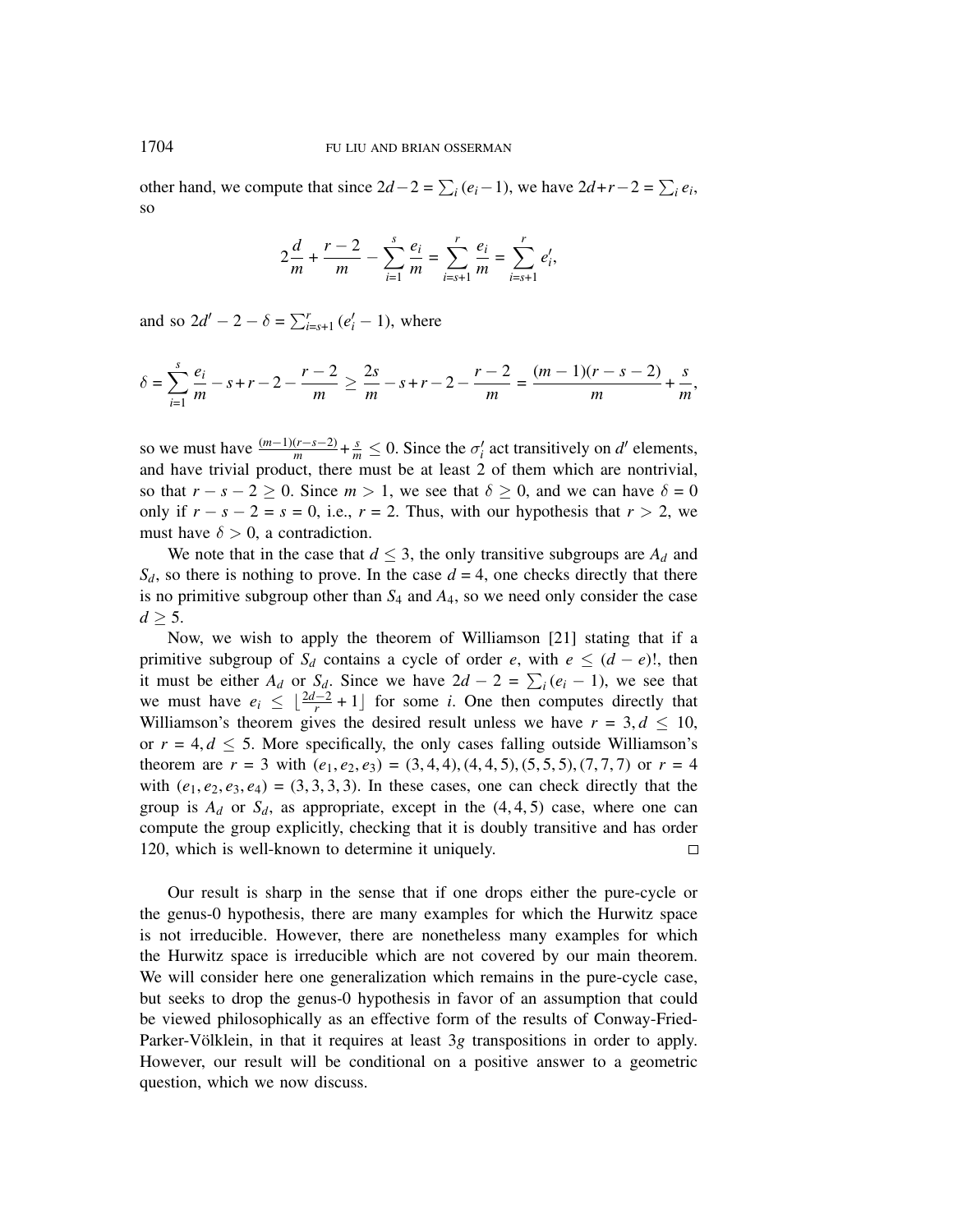Zariski asked whether every Hurwitz space of genus-*g* covers of  $\mathbb{P}^1$  with prescribed branching type over at least 3*g* points maps dominantly to  $\mathcal{M}_g$  under the forgetful map. This is now known to be false in some cases, but we will be interested in an analogous yet different question which arises when one wants to compare the points of view of linear series and branched covers:

*Question* 5.4*.* Fix  $r, g \geq 0, d \geq 1$  and  $\vec{e} = (e_1, \ldots, e_r)$  with  $2 \leq e_i \leq d$ for all *i*, and  $2d - 2 - g = \sum_i (e_i - 1)$ . Consider the space *MR* parametrizing tuples consisting of a genus-*g* curve *C*, points  $P_1, \ldots, P_{r+3g}$  on *C*, and a map  $f: C \to \mathbb{P}^1$  of degree *d*, ramified to order  $e_i$  at  $P_i$  for  $i \leq r$  and simply ramified at  $P_{r+1}, \ldots, P_{r+3g}$ . Does every component of *MR* map dominantly to  $\mathcal{M}_{g,r}$  under the map induced by forgetting *f* and  $P_{r+1}, \ldots, P_{r+3g}$ ?

The positive answer to this question in the case  $g = 0$  is Proposition 3.2. We also remark that Steffen [19] (see also [12]) has a result along these lines for linear series of any degree and dimension, but without any ramification specified. She accomplishes this by studying degeneracy loci of suitable maps of vector bundles; one might try to study our question by looking at Schubert conditions on maps of vector bundles, and suitable intersections of such conditions.

The application of Question 5.4 to irreducibility of Hurwitz spaces is as follows.

THEOREM 5.5*. Fix r*, *g*, *d*, *and e as above. Then a positive answer to Question 5.4 implies that* H(*d*,*r*, *g*,*e*) *is irreducible, where* H(*d*,*r*, *g*,*e*) *is the Hurwitz space of covers of*  $\mathbb{P}^1$  *of genus g and degree d, with a single ramified point of index*  $e_i$  *over the ith branch point for i* ≤ *r, and simple branching over the remaining branch points. Equivalently, the set of Hurwitz factorizations consisting of ei-cycles and* 3*g transpositions all lie in a single pure braid orbit.*

*Proof.* We first consider the generalization of Proposition 1.1 in this case. The argument for the equivalence of (a) and (b) goes through unmodified in the generality of higher-genus covers. The argument for the equivalence of (c) and (d), where in both cases we prescribe simple ramification at 3*g* additional unspecified points, is likewise the same as in the genus 0 case. We then have that the Hurwitz space is the image of (a dense open subset of) *MR*, so we see that (c) or (d) imply (a) and (b), and it is enough to check (d), i.e., to work from the point of view of linear series.

A positive answer to Question 5.4 takes the place of Proposition 3.2, and allows us to work over the generic *r*-marked curve of genus *g*, or more specifically, locally around a given degenerate curve, as in the genus 0 case. Instead of working with a totally degenerate curve, we work with a curve  $C_0$  consisting of a copy of  $\mathbb{P}^1$  with *r* marked points, and with *g* elliptic tails. As in the proof of [14, Thm. 2.6], the limit linear series on this curve are completely determined by their aspects on  $\mathbb{P}^1$ ; on each elliptic tail, they consist of the degree 2 map to  $\mathbb{P}^1$ , simply ramified at the node (and at three other points, which are uniquely determined as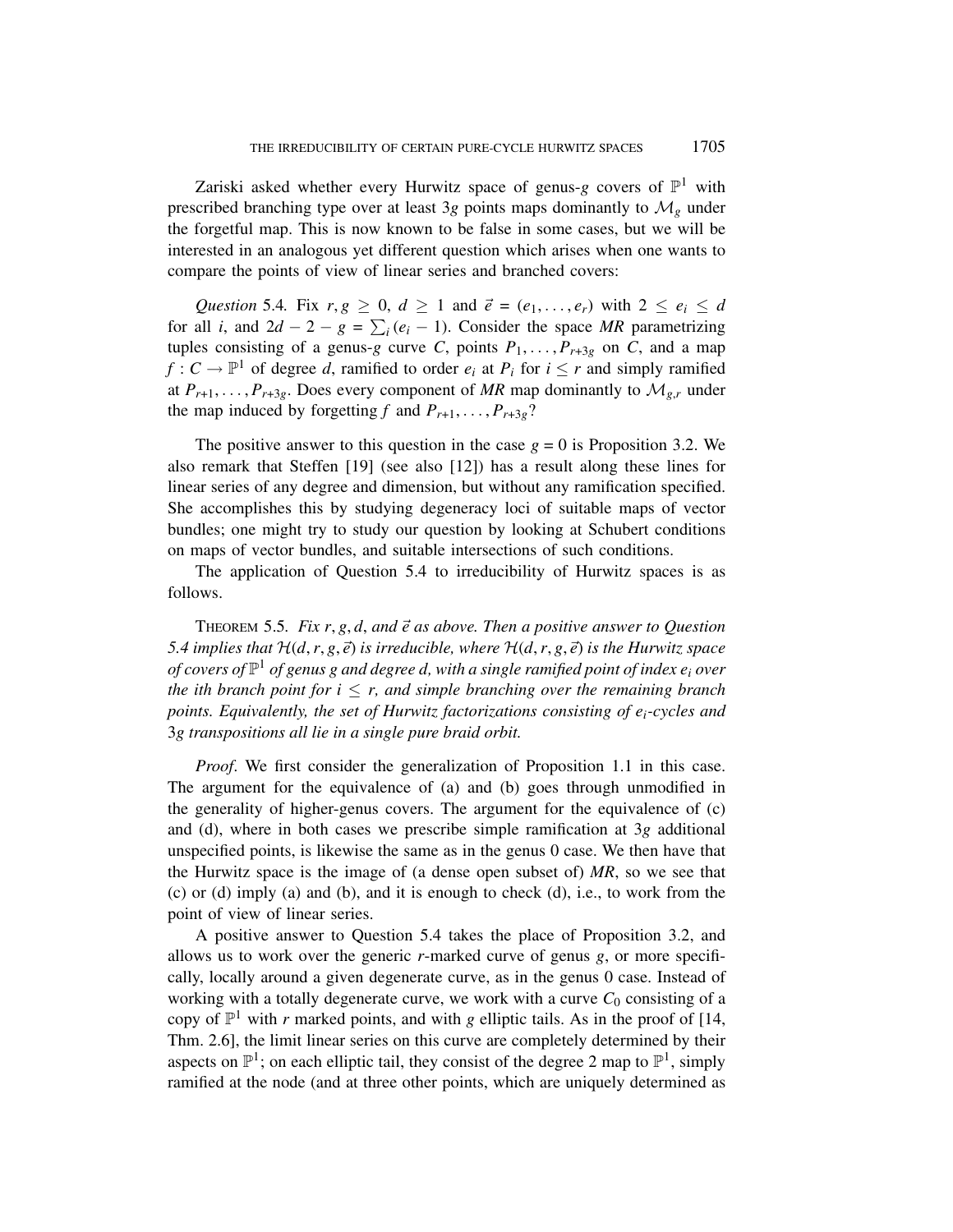differing from the node by 2-torsion points). Furthermore, the ramification imposed at each node on  $\mathbb{P}^1$  is simple ramification; thus, the limit linear series are in natural bijection with the linear series on  $\mathbb{P}^1$  with the prescribed ramification at  $r + g$  points. We know by Theorem 1.2 that the space of these linear series is irreducible as we allow the  $r + g$  ramification points to move, so we conclude irreducibility of the space of  $\mathfrak{g}_d^1$ 's in a neighborhood of  $C_0$ , and in particular, on the generic *r*-marked curve of genus *g*, as desired.  $\Box$ 

Results of Conway-Fried-Parker-Völklein (see [9, Appendix], and also [8]) show that, roughly speaking, for any given group and collection of conjugacy classes, if every conjugacy class is repeated often enough, then the components of the Hurwitz space are determined by a certain invariant, called the lifting invariant. Our results fit into the same general philosophy, and might be thought of as an effective version of Conway-Fried-Parker-Völklein for the pure-cycle case.

Finally, we remark that Question 5.4 would potentially have interesting applications to the study of covers in positive characteristic, as well. One cannot hope for a positive answer outside characteristic 0 without some further hypotheses: for instance, in the case  $g = 0$ , the statement is known to fail if one does not require all  $e_i$  < p (see [16, Ex. 5.6]). However, a positive answer in the case all  $e_i$   $\lt$  *p* would give an important step towards giving new nonexistence results for tame covers in positive characteristic, as is carried out in the genus-0 case in [17].

We conclude with a brief discussion of the notion of lifting invariants developed by Fried and Serre, including their use by Fried in applying our main results to his theory of modular towers, as well as their likely role in generalizing our results to curves of higher genus. For the sake of simplicity, we restrict our attention to the case of  $A_d$ -covers, and the lifting invariants known as spin invariants, which are discussed in [18] by Serre, who credits Fried for producing an explicit formula, with proofs of some cases. If we have a Hurwitz factorization generating the monodromy group  $A_d$ , the spin invariant takes values in  $\{\pm 1\}$ , and, as the name suggests, is an invariant both under simultaneous conjugation, and under the braid action. It can therefore be used to distinguish components of Hurwitz spaces.

However, the spin invariant is an important tool in other contexts as well. For instance, Fried [8] has used our results in the  $r = 4$  case as a starting point for computations, in which spin invariants play a crucial role, which have allowed him to verify his main conjecture on modular towers in infinite families of examples. The conjecture asserts that there are no rational points at sufficiently high levels of modular towers, which are certain towers of Hurwitz spaces generalizing modular curve towers, and depending on a choice of auxiliary prime *p*. The new families of examples are the first infinite families not arising as modular curve towers for which the conjecture has been verified. Fried had shown earlier [6] that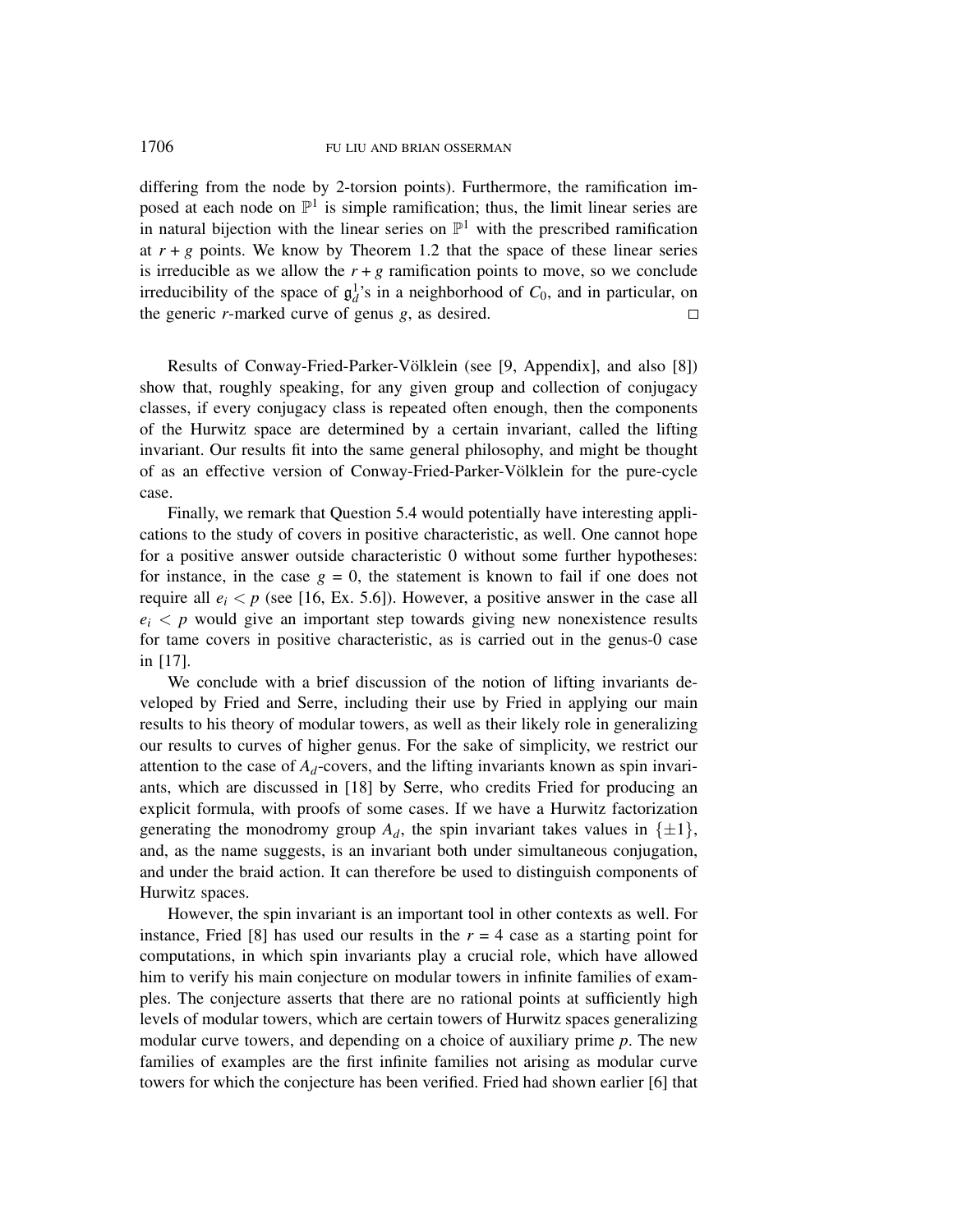in order to verify his conjecture, it suffices to produce at any level of the tower enough *p*-cusps, which are special points on the boundary of the Hurwitz spaces in the tower. In the examples arising from our theorem, there are no *p*-cusps at the bottom level of the tower, but spin invariant computations allow Fried to show that in most cases there are enough *p*-cusps at the next level. Ultimately, he has been able to verify his main conjecture in the genus-0 pure-cycle case (with all cycles odd, so that  $G = A_d$ ), with  $p = 2$ ,  $r = 4$  and all four cycles having the same length. For certain *d*, he has also verified the conjecture for all *p*.

Returning to the issue of distinguishing components, spin (and more generally, lifting) invariants are also likely to play an important role in attempts to generalize our understanding of components of Hurwitz spaces. For instance, in [7] Fried studies pure-cycle covers of arbitrary genus, but with all cycles of length 3, and finds that for positive genus, the Hurwitz space has two components, but they are distinguished by the spin invariant. Thus, the simplest plausible umbrella result for the case of pure-cycle  $A_d$ -covers would be that the components of the Hurwitz space are always determined by their spin invariant. This would not be a complete answer to the question of components, as it would still remain to determine which spin invariants actually occur, but it would nonetheless constitute tremendous progress.

Finally, we would be remiss if we did not mention in this context a closely related question of great importance to applications in inverse Galois theory, and in particular to modular towers: the number of components of a more refined version of the Hurwitz space known as the inner Hurwitz space. In our case that the monodromy group is  $A_d$ , the inner Hurwitz space can have at most two components for each component of the (naive) Hurwitz space, depending on whether or not simultaneous application of an outer automorphism can be achieved via braid transformation. In the examples discussed above, both possibilities occur, so we see that while the components of the inner spaces are not completely determined by the spin invariant, they are determined up to an explicit and frequently tractable factor of at most 2.

DEPARTMENT OF MATHEMATICS, UNIVERSITY OF CALIFORNIA, DAVIS, ONE SHIELDS AVE., DAVIS, CA 95616

## **REFERENCES**

- [2] , Limit linear series: Basic theory, *Invent. Math.* **85** (1986), 337–371.
- [3] , Irreducibility and monodromy of some families of linear series, *Ann. Sci. École Norm. Sup.* **20** (1987), no. 1, 65–87.

<sup>[1]</sup> D. Eisenbud and J. Harris, Divisors on general curves and cuspidal rational curves, *Invent. Math.* **74** (1983), 371–418.